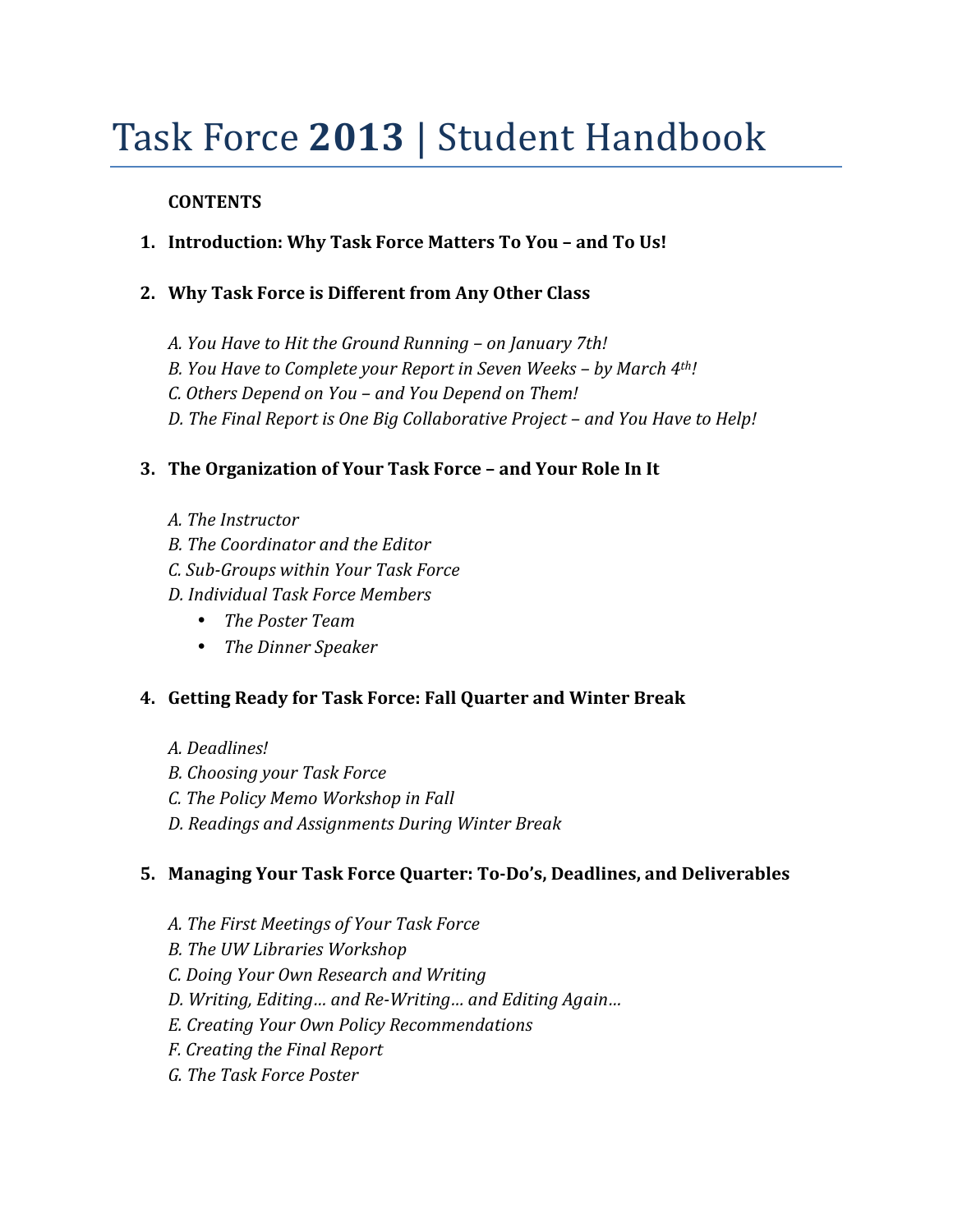### **6. How Your Task Force is Evaluated**

- *A. Evaluation Day Friday March 15th B. Who Is Your Evaluator? C. Your Task Force Report is Written for Your Evaluator D. Preparing for Your Evaluation E. The Two-Hour Final Evaluation F. The Task Force Dinner G. Your Final Grade*
- **7. Five Tips on How to Make the Most of Task Force**
- **8. One-Page Calendar of Key Deadlines, To-Do's, and Deliverables**

### **Task Force Contacts and Resources**

| <b>Wolfram Latsch, Coordinator of the Task Force Program</b>              | latsch@uw.edu   |
|---------------------------------------------------------------------------|-----------------|
| Tamara Leonard, Associate Director, Center for Global Studies             | tleonard@uw.edu |
| <b>Jane Meyerding, Program Assistant, International Studies</b>           | mjane@uw.edu    |
| <b>Amanda Hornby, Undergraduate Instruction Coordinator, UW Libraries</b> | hornbya@uw.edu  |

**\_\_\_\_\_\_\_\_\_\_\_\_\_\_\_\_\_\_\_\_\_\_\_\_\_\_\_\_\_\_\_\_\_\_\_\_\_\_\_\_\_\_\_\_\_\_\_\_\_\_\_\_\_\_\_\_\_\_\_\_\_\_\_\_\_\_\_\_\_\_\_\_\_\_\_\_\_\_\_\_\_\_\_\_\_\_\_\_\_\_\_\_\_\_\_\_\_\_\_\_\_\_\_\_\_** 

### **Task Force Resources**

Task Force reports, posters, and final presentations from 2011 and 2012 as well as other information can be found online at

http://jsis.washington.edu/taskforce/

**\_\_\_\_\_\_\_\_\_\_\_\_\_\_\_\_\_\_\_\_\_\_\_\_\_\_\_\_\_\_\_\_\_\_\_\_\_\_\_\_\_\_\_\_\_\_\_\_\_\_\_\_\_\_\_\_\_\_\_\_\_\_\_\_\_\_\_\_\_\_\_\_\_\_\_\_\_\_\_\_\_\_\_\_\_**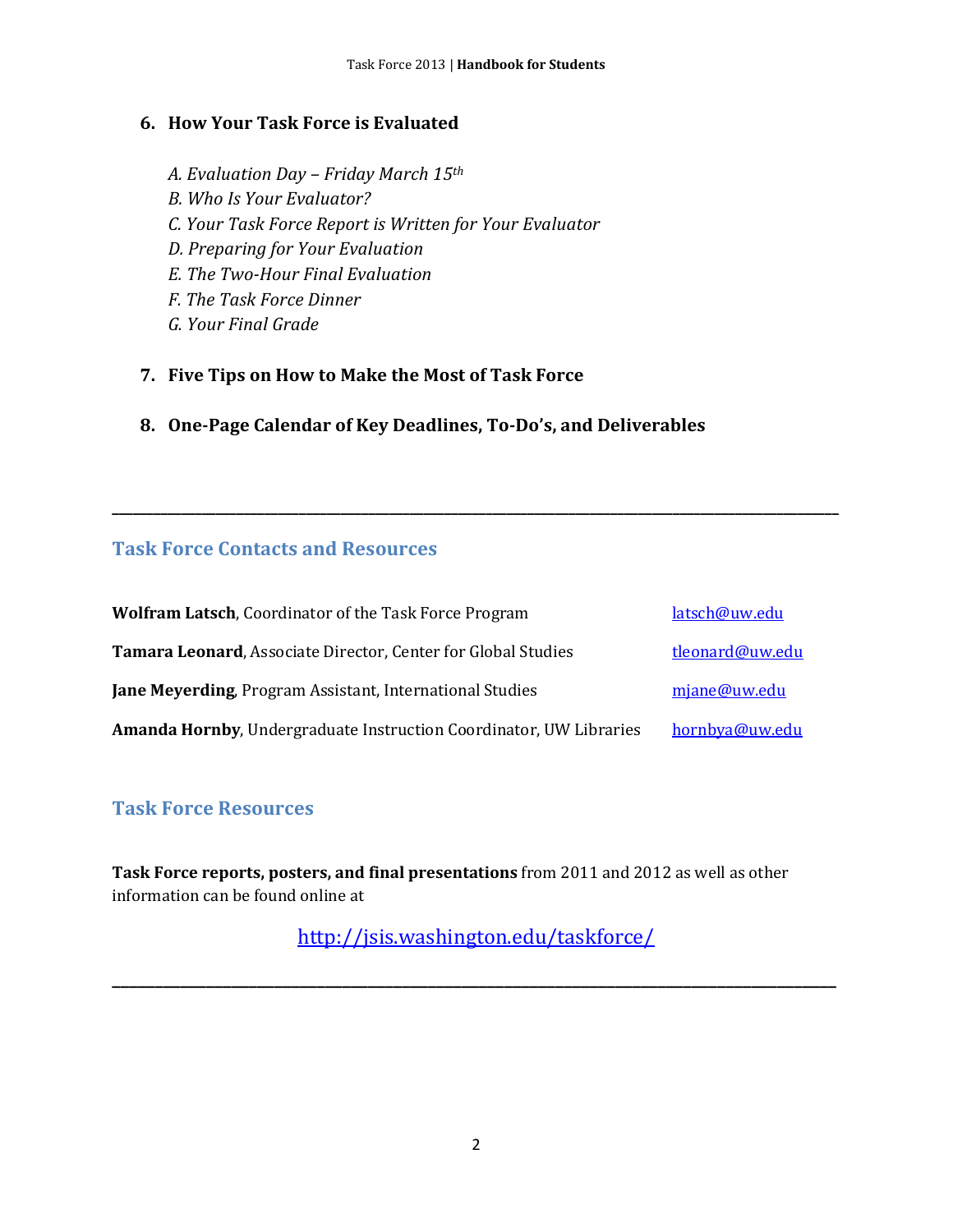### **1. Introduction: Why Task Force Matters To You – and To Us!**

The International Studies Program at the Jackson School introduces students to international issues through rigorous coursework in a wide variety of disciplinary and cross-disciplinary settings. The Program seeks to equip its students with the conceptual and analytical tools and knowledge needed to help make sense of complex global issues and processes. We also recognize that many of our graduates will want to help shape the world that they have studied – and, for this, they will need to be effective advisers, researchers, or managers in the arenas of policy and advocacy. This recognition is the inspiration for one of our capstone projects, the Task Force, which all International Studies majors complete during the Winter quarter of their final year.

Task Force has been part of the International Studies major since 1981. The original format was modeled on the Presidential Commissions common in policymaking in the United States. In these U.S. Presidents appoint groups of experts to provide them with substantive policy recommendations based on rigorous research and evaluation. In recent years Task Forces have investigated a wide range of topics and provided recommendations to various branches and offices of the U.S. government - but also to international, multilateral, and non-governmental organizations. 

Jackson School Task Forces consist of small groups of students, numbering between 12 and 18, who are tasked with investigating a real-world policy issue and producing a final report and practical policy recommendations. These recommendations are then evaluated by a visiting outside expert – typically a serving or retired high-ranking U.S. diplomat, policymaker, NGO leader, or prominent think tank member). Task Force students prepare and present a 2-hour oral briefing for their expert evaluator. The evaluator arrives for the briefing having read the final report. After the briefing the evaluator engages students in discussion and debate and provides feedback on content and presentation. All Task Forces are evaluated on the same day (Friday March  $15<sup>th</sup>$ ) and, later that same day, all Task Force students, instructors and evaluators gather for a formal dinner which offers more opportunities for professional conversations and connections.

Past generations of International Studies majors have greatly valued the opportunities and the challenges of working together in small groups with clear goals and tight deadlines  $-$  an environment intended to mimic the real-world activities and workplace experiences that our students will encounter upon graduation. Task Force quarter has been a unique, memorable and valuable experience for our majors for more than thirty years – and we hope that your own Task Force quarter in Winter 2013 will provide the same for you!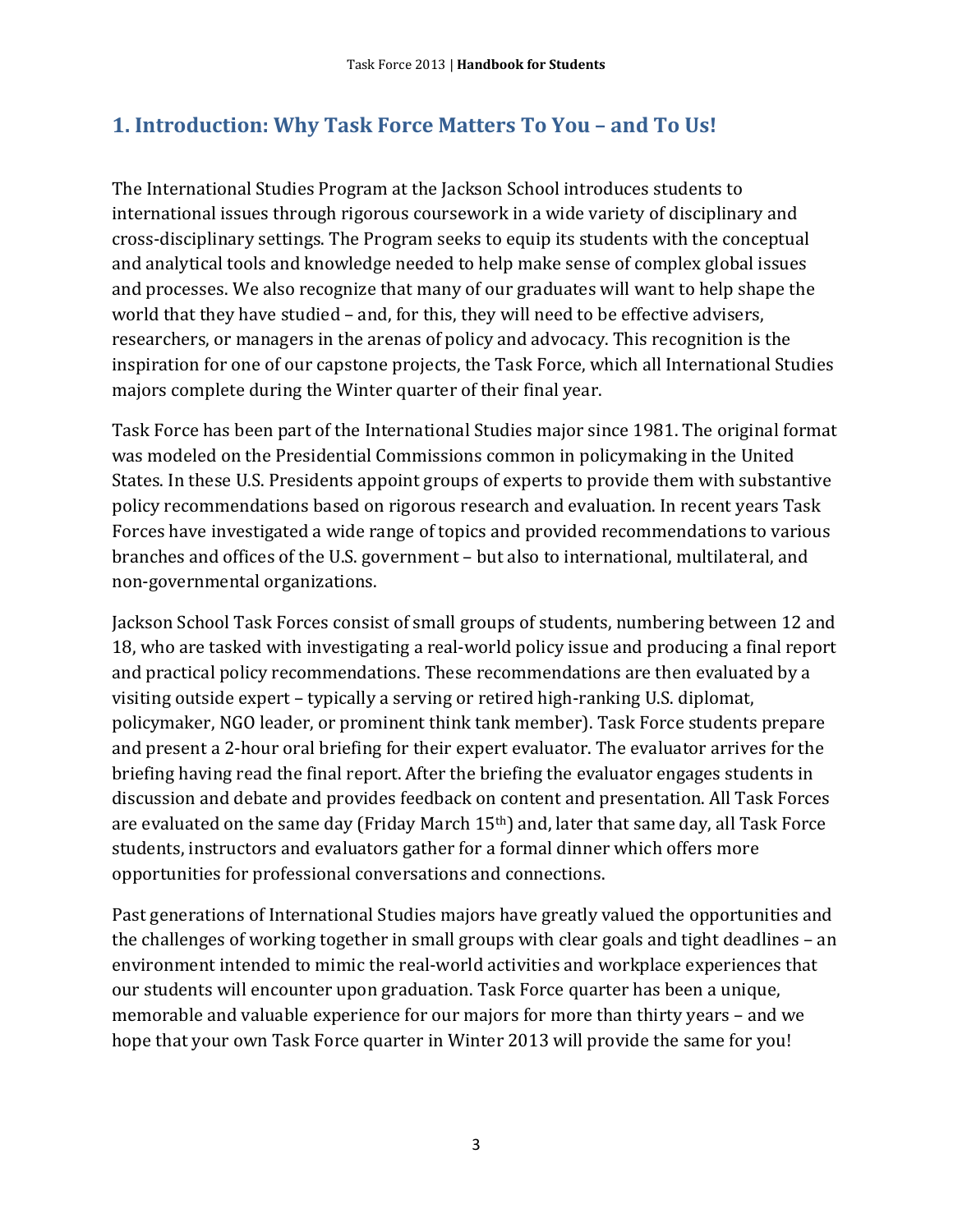### **2. Why Task Force is Different from Any Other Class**

#### *A. You Have to Hit the Ground Running – on January 7th!*

Your 2013 Winter quarter **JSIS 495** is unlike any other class in the International Studies major. In a typical class the quarter will start off quite slowly with a gradual build-up towards midterms and finals, be they in-class exams or research papers. In other words, regular classes are typically *back-loaded* in terms of the distribution of effort and work (and stress!) during the quarter. The Task Force class, on the other hand, is heavily *frontloaded*: your work on organization, management, research and writing has to start immediately and intensively right at the beginning of the quarter. In fact, instructors will typically assign readings over the Winter break and ask students to come to the first class meeting prepared to help work out the content and structure of their Task Forces. It is important that you keep this in mind as you plan your Winter quarter. It is not uncommon for students to experience a lot of stress as they try to balance the demands of Task Force with the demand of other classes - especially during the month of February when everyone is trying to finalize their own contributions to the final report while peer-editing the writings of others and carrying out extra tasks such as editing, coordinating, creating the poster, or creating PowerPoint slides for the Task Force's final presentation to the evaluator on Task Force Evaluation Day - Friday, March 15<sup>th</sup>.

#### *B. You Have to Complete your Report in Seven Weeks – by March 4th!*

Yes, *seven weeks* – between the second week of Winter quarter and the end of the eighth week of the quarter. That's all the time a Task Force has to do the required research, to create multiple drafts of all the writing, to provide each other with feedback and comments – and to produce a final neat and copy-edited version of the report that can be sent and presented to a busy professional expert who is visiting Seattle and UW for the sole purpose of hearing your presentations. So, seven weeks is not the time you have to write your own contribution to the final report – it is the time you have to write your own contribution AND *to help put all the contributions together AND to create a presentable final report for your Task Force as a whole.* The to-do's and deadlines for all Task Forces, as outlined in the 2013 *Task Force Calendar* at the end of this handbook, are mandatory and immovable for everyone, including instructors and International Studies program staff.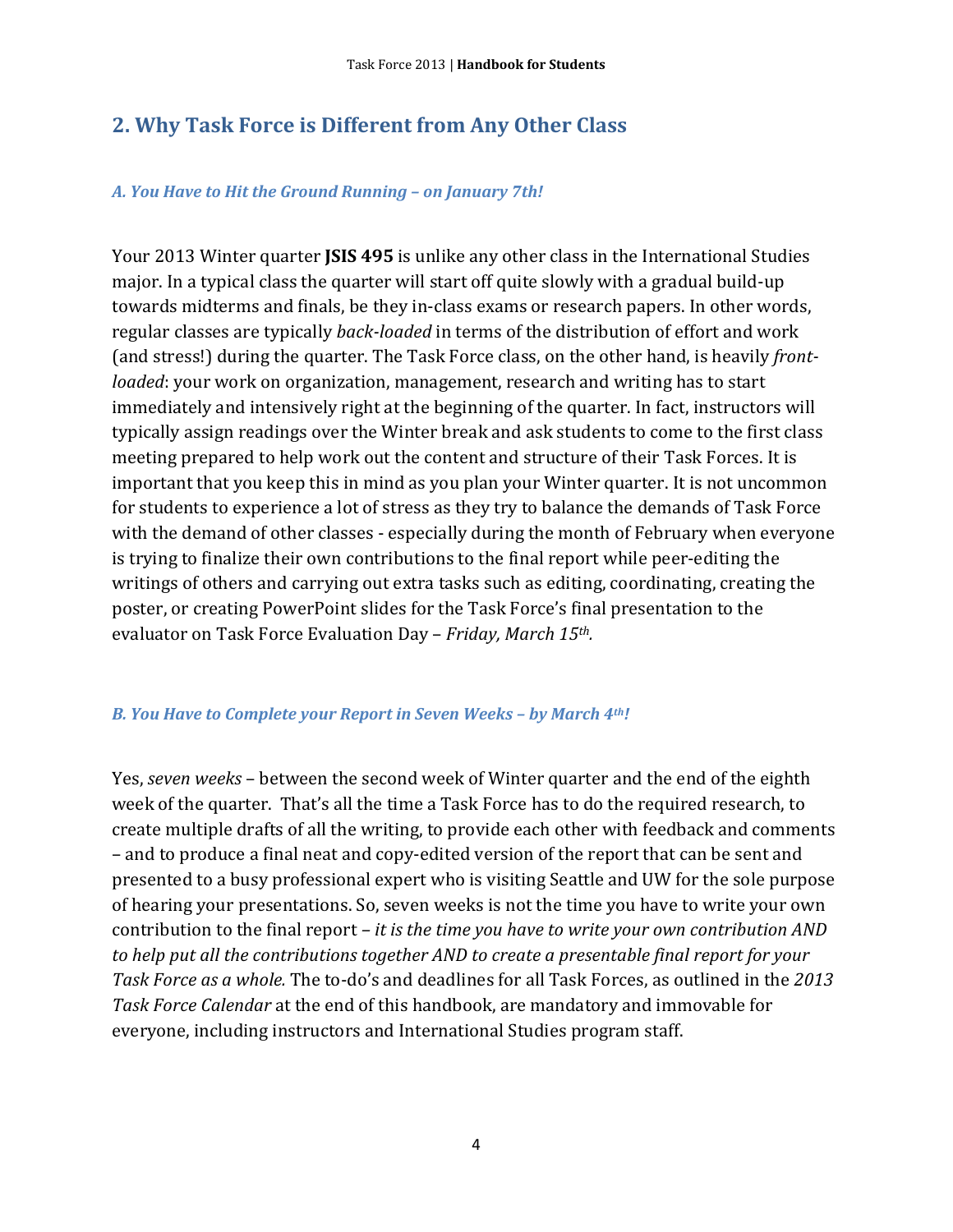#### *C. Others Depend on You – and You Depend on Them!*

Task Force is a group effort and a group project. You are not able to choose any of the other members of your Task Force – but you do have to work with them over the course of a very intense quarter in which all of you have other classes and other commitments. Task Forces are managed and coordinated largely by the students themselves, with guidance, advice and input from faculty instructors. This means that everybody has to work together and support each other in often stressful conditions as the final (and immovable) deadline for the final report rapidly approaches. Free riders and shirkers are a serious threat to any Task Force, as are any students who are unwilling or unable to create time in their schedules for the many different jobs and assignments required to make Task Force work. Everybody's experience (and grade!) suffers if anyone refuses to pull their weight.

### *D. The Final Report is One Big Collaborative Project – and You Have to Help!*

Your Task Force works together to create one comprehensive *final report*. The final report contains research and policy recommendations from all the students in the group. It is typically between 200 and 300 pages long, depending on the length of the individual contributions. A final Task Force report consists of the chapters produced by individual students, plus the executive summary, an introduction and a conclusion, and a comprehensive bibliography. Students do all the writing and editing and reviewing and proof-reading, and turn it into a professional-looking report that is submitted to an external evaluator with deep experience of the topic. Unlike in most other classes your own contribution does not stand alone; it has to fit into the overall report which you have to help create.

### **3. The Organization of Your Task Force – and Your Role In It**

Different people have different roles in your Task Force. And that includes you! You are not just a student dropped into a class: you are an active participant in creating the organizational structure of your Task Force - and making it work!

Below you will find a list and descriptions of the different positions and jobs and groups that make up a Task Force. For students these roles are not all mutually exclusive – actual arrangements and assignments will depend on decisions made by your particular Task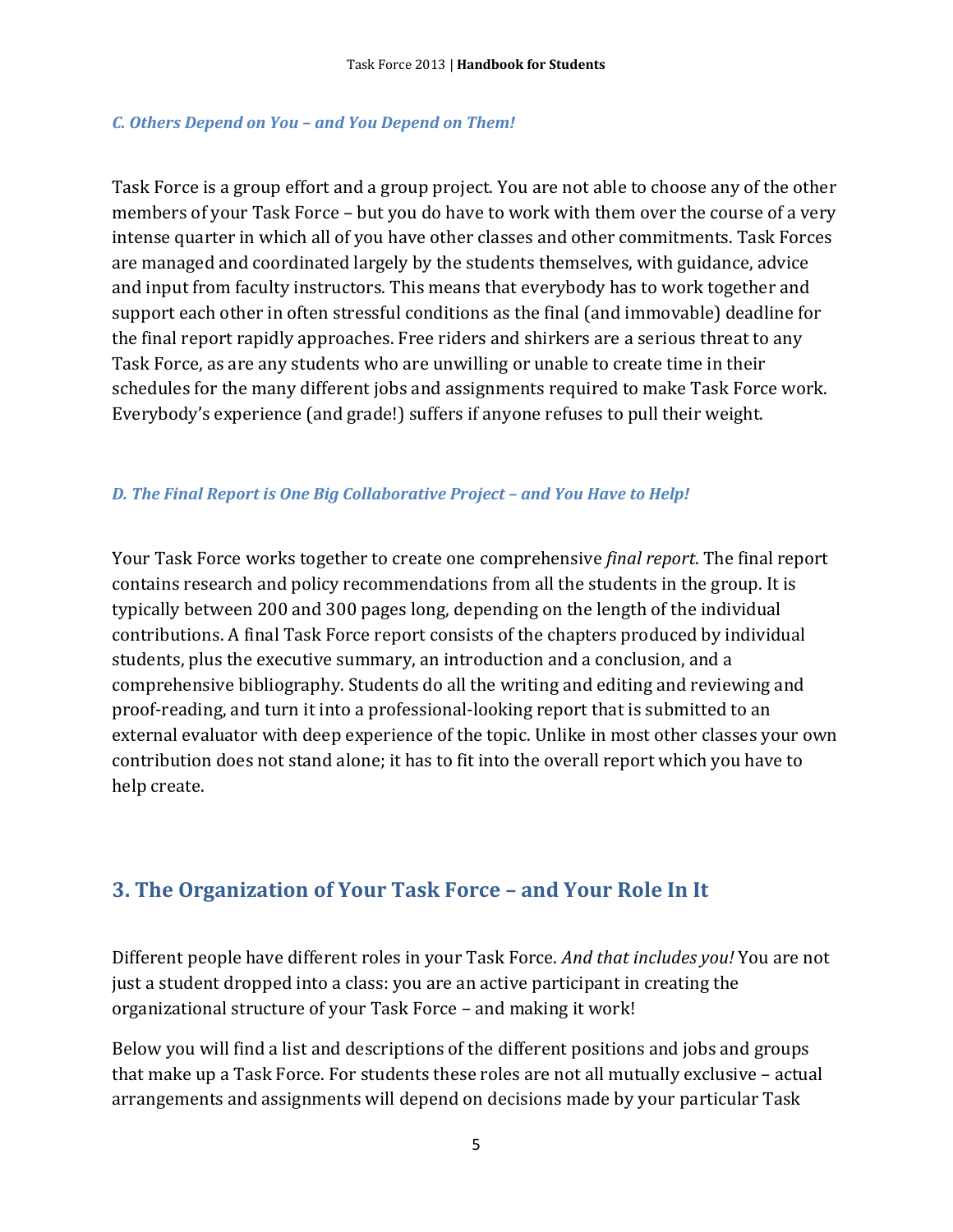Force team and your instructor. But, apart from the instructor's role, *all of these jobs will have to get done* – **by you** and your fellow Task Force members!

### *A. The Instructor*

Your Task Force instructor is a member of the UW faculty – he or she might be a full-time faculty member or an affiliate professor appointed to lead a Task Force. Your instructor created the topic of your Task Force based on their own interests, background and expertise. He or she will provide you and the other Task Force students with substantive guidance on the Task Force topic, research sources and resources, and the policy context. Your instructor will assign readings and tasks to you which you will complete over Winter break. They might spend a class or two at the beginning of Winter quarter providing you with essential background knowledge and will otherwise be available during and outside class meetings to give advice and feedback on the research you are doing for your contribution to the final report. Your instructor will also help you create the structure of the final report, provide guidance on its content, connect you with experts, and help get the group ready for its final presentation to the outside evaluator (who was identified by your instructor.) 

### *B. The Coordinator and the Editor*

Most Task Forces appoint a team of two students to carry out the jobs of coordinating and editing. The team can share both tasks, or divide them  $up$  – and this choice is left to individual Task Forces to decide. Read this section carefully to see if you are interested in one of these positions – *they will need to be filled very quickly, in the first week of Winter quarter* (i.e. by January 11<sup>th</sup> at the latest!) These positions are *absolutely essential* to the smooth and effective running of the Task Force. They are not vanity positions! If you enjoy, and are good at, managing a project or editing the writings of others then you may be a good fit for one of these positions. Both require an even temper and a lot of dedication and good will! Your instructor will determine the process by which the editor/coordinator team is appointed.

Being an editor or coordinator does not mean that you have no writing of your own to do: in most Task Forces the editor/coordinator team is also responsible for the final report's executive summary, introduction, and conclusion - all of which are typically written right before the final report goes to print.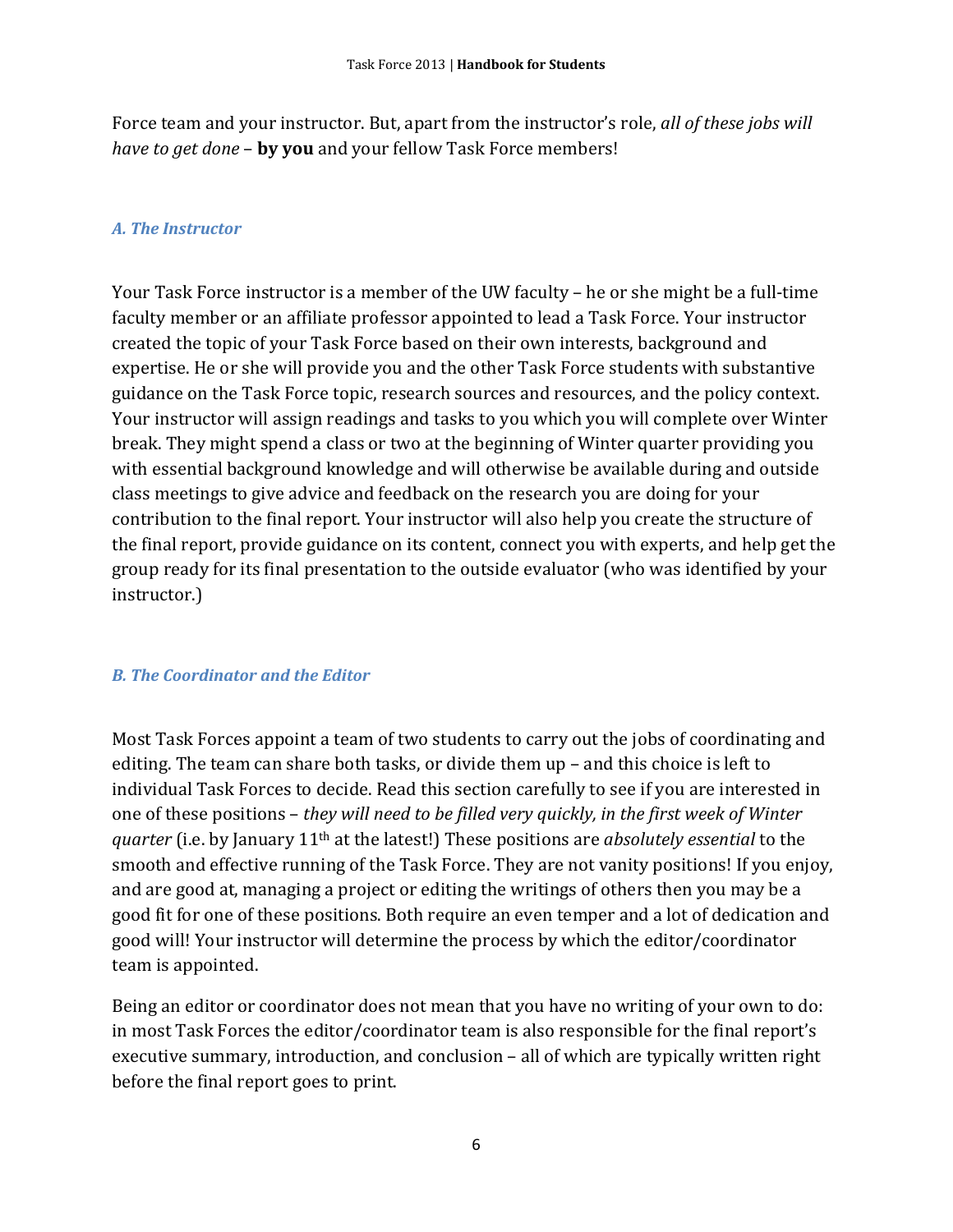The **coordinator** acts as a kind of project manager who oversees the overall workflow of the Task Force and is essential in enforcing deadlines and tracking individual contributions and overall progress. The coordinator typically creates a calendar of tasks based on the common to-do's and deadlines outlined in the Task Force Calendar, manages and enforces internal deadlines for drafts, peer-editing (students reading and editing each other's work), and any meetings outside of class time. The coordinator is also a liaison between the students and the instructor and between the Task Force and International Studies program staff. In this capacity the coordinator collects and passes on any required information about copyright, meal preferences for the formal dinner on March  $15<sup>th</sup>$ , or the printing of the final report. 

The **editor** is essential in ensuring that the final Task Force report is of high and even quality. This involves providing continuous feedback to individual students on their contributions, enforcing a uniform citation system and style, managing the peer-editing process, and integrating all the individual contributions in the final report. In doing all this, editors will have access to the advice and guidance of professionals at the UW Libraries and the Odegaard Writing Center. A special drop-in session for editors and coordinators will be provided by UW librarians.

### *C. Sub-Groups within Your Task Force*

At the beginning of Winter quarter most Task Forces create sub-groups of students working on similar or related areas within the Task Force's overall topic. For example, there might be three sub-groups looking at the impact of an issue on three different regions or countries, or separate groups exploring different aspects of the same problem. These small sub-groups can more easily peer-edit each other's work, under the guidance of the Task Force's overall editor. Creating sub-groups can help make Task Forces more manageable, and allow students to cooperate more closely based on their interests and backgrounds. 

### *D. Individual Task Force Members*

If you are not an editor or a coordinator then you will be contributing your own chapter or section to the final Task Force report – typically as part of a sub-group of three or four students. Chapters and sections (and therefore groups) are usually defined and assigned at the beginning of the Winter quarter based on the interests and backgrounds of individual students and on the overall vision and goals of the report as developed between the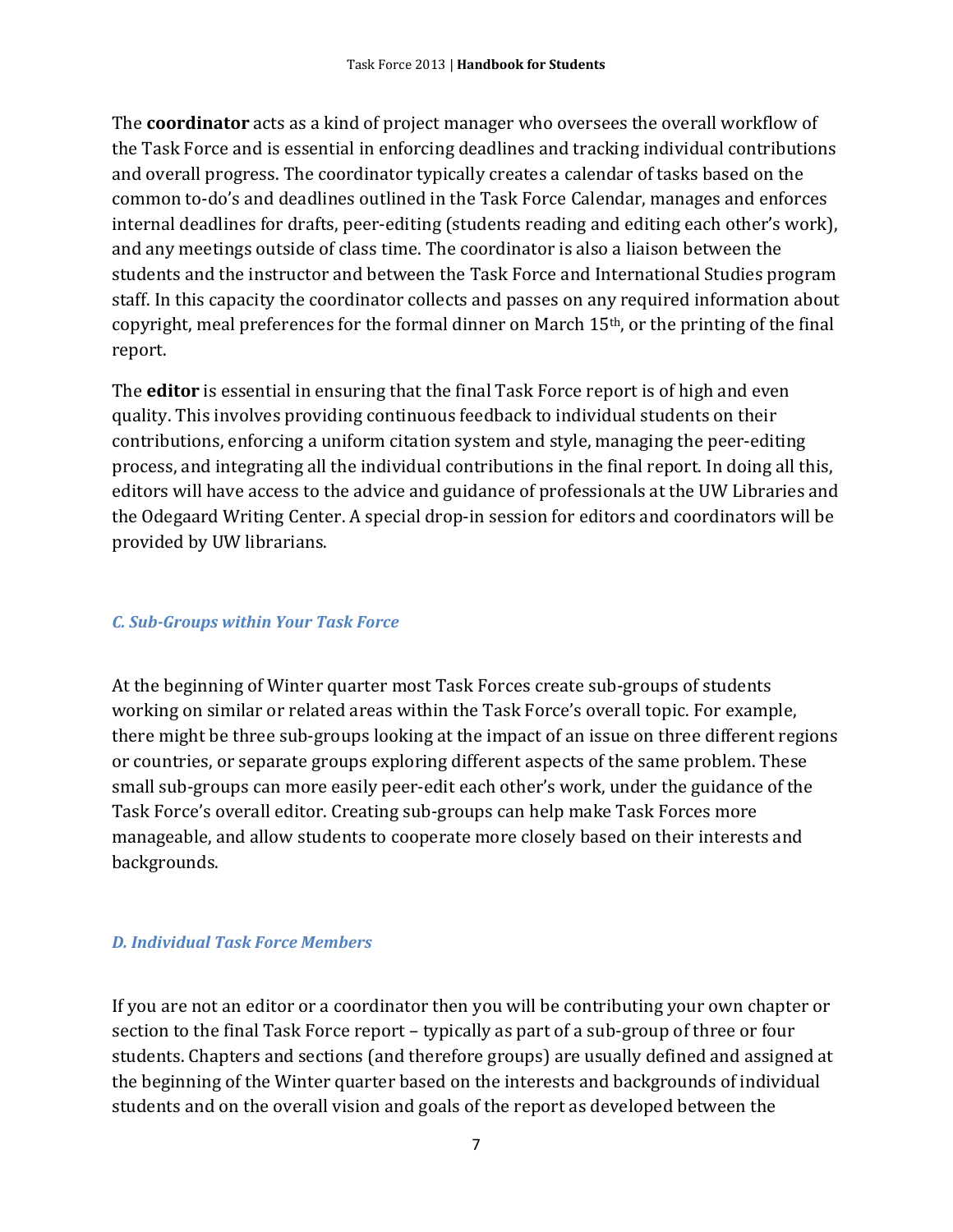instructor and the students. Task Forces have some latitude in determining their division of labor and the length and nature of individual contributions – but, typically, you will be responsible for a written section of about 15-20 pages in length. You will carry out the research for your chapter, locating and managing your sources and references in a neat bibliography compiled according to your Task Force's chosen citation style (for example MLA or Chicago.) You will write and rewrite and edit as you receive feedback from the instructor, the editor, or other students in your group. You will make sure that your contribution meshes and fits well with all the others as the final report is compiled, making adjustments and changes as needed and as advised. You will have to keep an eye on deadlines and make sure you do not jeopardize your group's collective efforts to produce a presentable report free of plagiarism, typos, and errors. You will keep in mind that you are writing not for your instructor but for an evaluator with considerable professional experience who will judge your group's report on its academic and professional merits.

In addition you will be asked to create content for your Task Force's final briefing – which is typically a PowerPoint presentation. You will have to create a slide (or slides) with your own key findings and recommendations.

*Two special assignments* are available to students who are willing – and feel able – to carry them out. Both of these assignments give you the opportunity to present the work – and convey the process - of your Task Force to a broader audience on Evaluation Day. This audience may include students in other Task Forces, other instructors, and other evaluators. Both of these assignments have to be combined with the normal workload of research and writing.

- *The Poster Team*: the findings and recommendations of your Task Force are presented on a poster that will be on display at the formal dinner on Friday, March 15<sup>th</sup>. A small group of students will work on condensing the report for presentation on the poster in a visually effective and appealing way  $-$  a challenging task!
- *The Dinner Speaker*: one student from each of the eight Task Forces will speak during the formal dinner on Friday March  $15<sup>th</sup>$ , briefly introducing their group and talking about the work of their Task Force, in an informal mood, for about three minutes.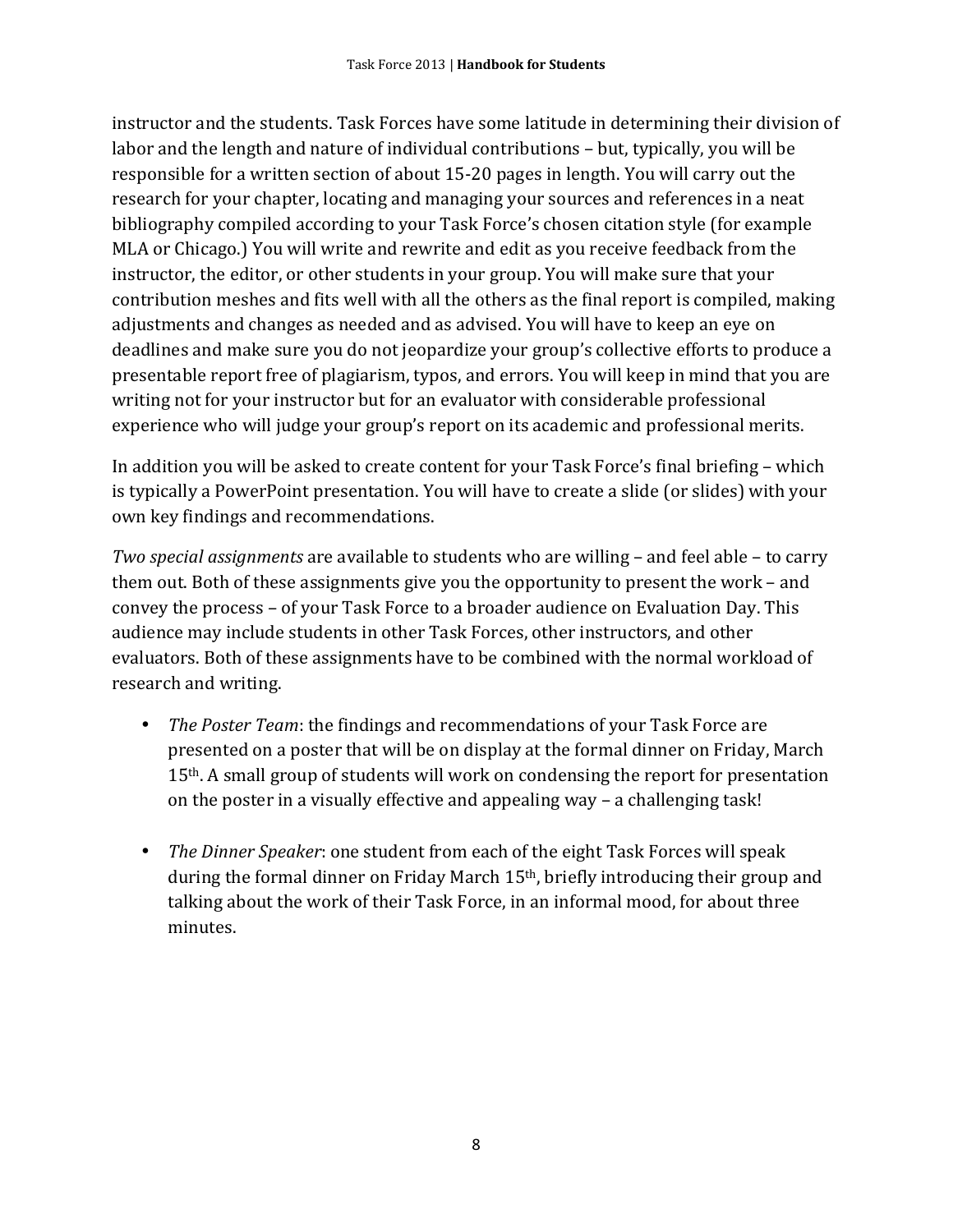### **4. Getting Ready for Task Force: Fall Quarter and Winter Break**

### *A. Deadlines!*

The most important aspect of Task Force to keep in mind is **DEADLINES**.

In other classes instructors might give you extensions or cut you some slack. In Task Force there is no slack to cut. All Task Forces are evaluated on the same day – on Friday, March 15<sup>th</sup> – and Evaluation Day ends with a formal dinner for all students, instructors and evaluators. Final reports have to be delivered to program staff (who overnight the hardcopy to evaluators) by noon on Friday, March 8<sup>th</sup>. Since it takes time to produce a presentable and readable and neat and professional-looking report, and it will need to be printed… 

# …you have a total of **SEVEN WEEKS** to do ALL the research, writing, editing, rewriting, formatting...

...after which you have about two weeks to prepare and rehearse your final presentation which should look professional (as should you!), with a clear and informative slide presentation and a concise script.

This **'Seven Week Clock'** starts ticking at the beginning of the second week of Winter quarter – on **Monday, January 14<sup>th</sup>** – since the first week of the quarter is dedicated to determining the direction and structure of the final report.

So it is important that all the Task Forces (and you!) hit the ground running on the first meeting of your Task Force (which will be on Monday, January  $7<sup>th</sup>$  or Tuesday, January  $8<sup>th</sup>$ , depending on your class times) so that research and writing can start as quickly as possible.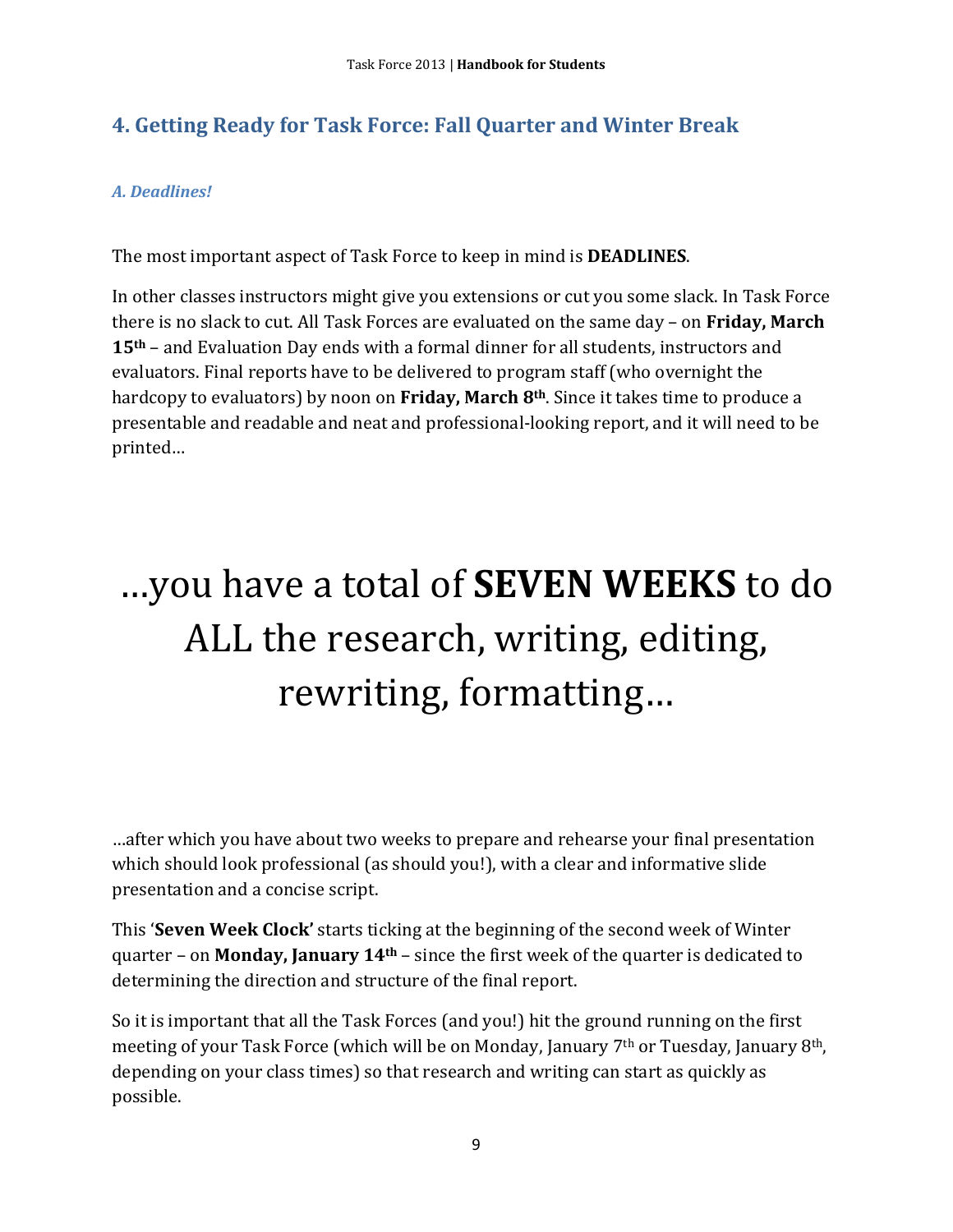### **To drive this home, here are the key dates to keep in mind:**

- *First Meeting of Task Forces: Monday January 7th or Tuesday January 8th*
- *Beginning of 'Seven Week' Period for Research, Writing, and Editing: Monday, January 14th*
- *End of 'Seven Week' Period for Research, Writing, and Editing The Final Version of Task Force Report Goes To Print: Monday, March 4th*
- *Evaluation Day (Presentation to Evaluator and Task Force Dinner): Friday, March 15th*

To make all this happen the run-up to Task Forces begins in **Fall quarter.** 

### *B. Choosing your Task Force*

Around the beginning of Fall quarter 2012 you will receive information about the topics of all the 2013 Task Forces, with short descriptions, along with an online Catalyst WebQ survey asking you to rank the available Task Forces according to your preferences. This will help Linda Iltis in JSIS Students Services assign you to a particular Task Force.

### *C. The Policy Memo Workshop in Fall*

Your own contribution to your Task Force's final report will combine academic research and writing with *policy writing*. Policy writing means writing for an audience of decisionmakers: you are providing background for a set of recommendations that will help others make a decision. In the "real world" this often means producing a very short policy briefing in the style of a memorandum (or "memo") – which might not be longer than one page. Developing this skill is important for professional work in a wide variety of settings  $-$  in policymaking, consultancy, or in the corporate and the non-profit worlds. After graduation most of you will not be spending much time writing 25-page research papers but almost all of you will be asked to provide very clear and concisely written input that synthesizes a large amount of literature or data or research for someone else's practical use in guiding an important decision or choice (and one day YOU may be that 'someone else'!)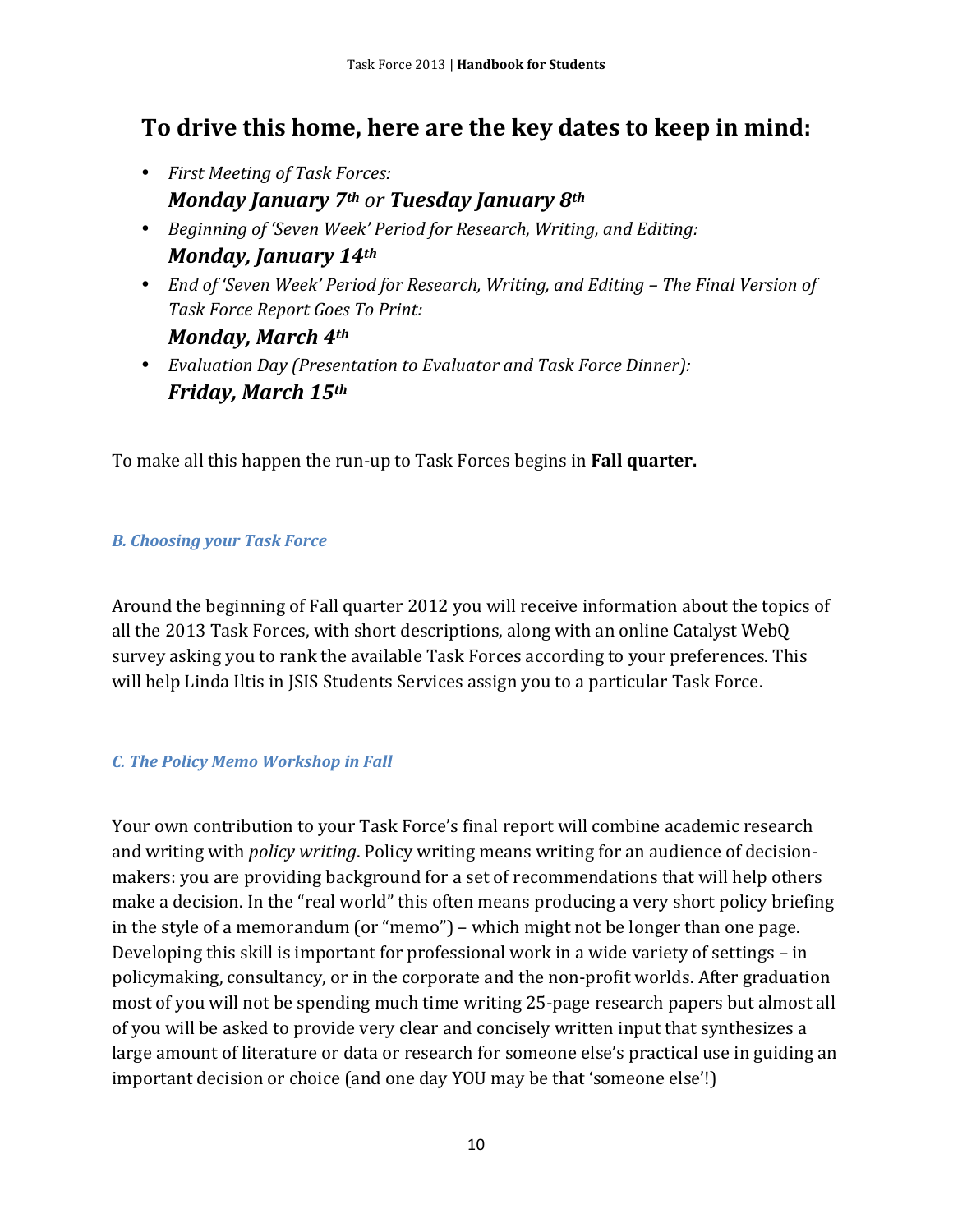In your Task Force you will typically be asked to preface your chapter with a very brief summary which condenses and digests your chapter's main points and findings. The final report must be prefaced by an overall *Executive Summary* which you may be asked to write (if you are an editor) or to help write or edit. This requires the ability to write in a style that is concentrated, clear, crisp and concise.

To this end you are required to register for, attend and complete a two-part **Policy Memo Workshop** in Fall quarter 2012 (**JSIS 478 M**, 1 cr. C/NC.) The workshop consists of two class meetings (you have a choice of dates and times) and is led by **Philip Wall**, a retired senior U.S. diplomat and affiliate professor in the Jackson School. In the workshop you will learn about the writing of policy memos and executive summaries and you will practice this by writing your own memo (based on a set of readings on a current policy issue) and having it read and critiqued by Professor Wall.

Policy Memo Workshop | Fall 2012 | JSIS 478 M | Dates and Times:

**Workshop Part I**: EITHER on Monday October 15<sup>th</sup>, 4:30 pm to 6:20 pm OR on Tuesday October  $16<sup>th</sup>$ , 5:30 pm to 7:20 pm.

**Workshop Part II**: EITHER on Monday November 26<sup>th</sup>, 4:30 pm to 6:20 pm, OR on Tuesday November 27<sup>th</sup>, 5:30 pm to 7:20 pm.

*NOTE: Professor Wall has also taught classes on Negotiations (SIS 490 J) and American Foreign Policy (SIS 423): if you have taken any of these two classes you will NOT have to attend the Policy Memo Workshop.* 

### *D. Readings and Assignments During Winter Break*

Most students are unfamiliar with the topics they will be researching and reporting on in their Task Forces. To make sure everybody starts from a similar baseline your instructor will assign readings for you to complete by the first day of Winter classes (typically over Winter break). Your instructor may also ask you to prepare a preliminary written work based on the readings. Your instructor will be in touch with you before the end of Fall quarter with details. Some instructors may want to meet with their Task Forces before the end of Fall quarter. *In any case, be ready and make time to do some preparatory work for your Task Force before Winter quarter begins.*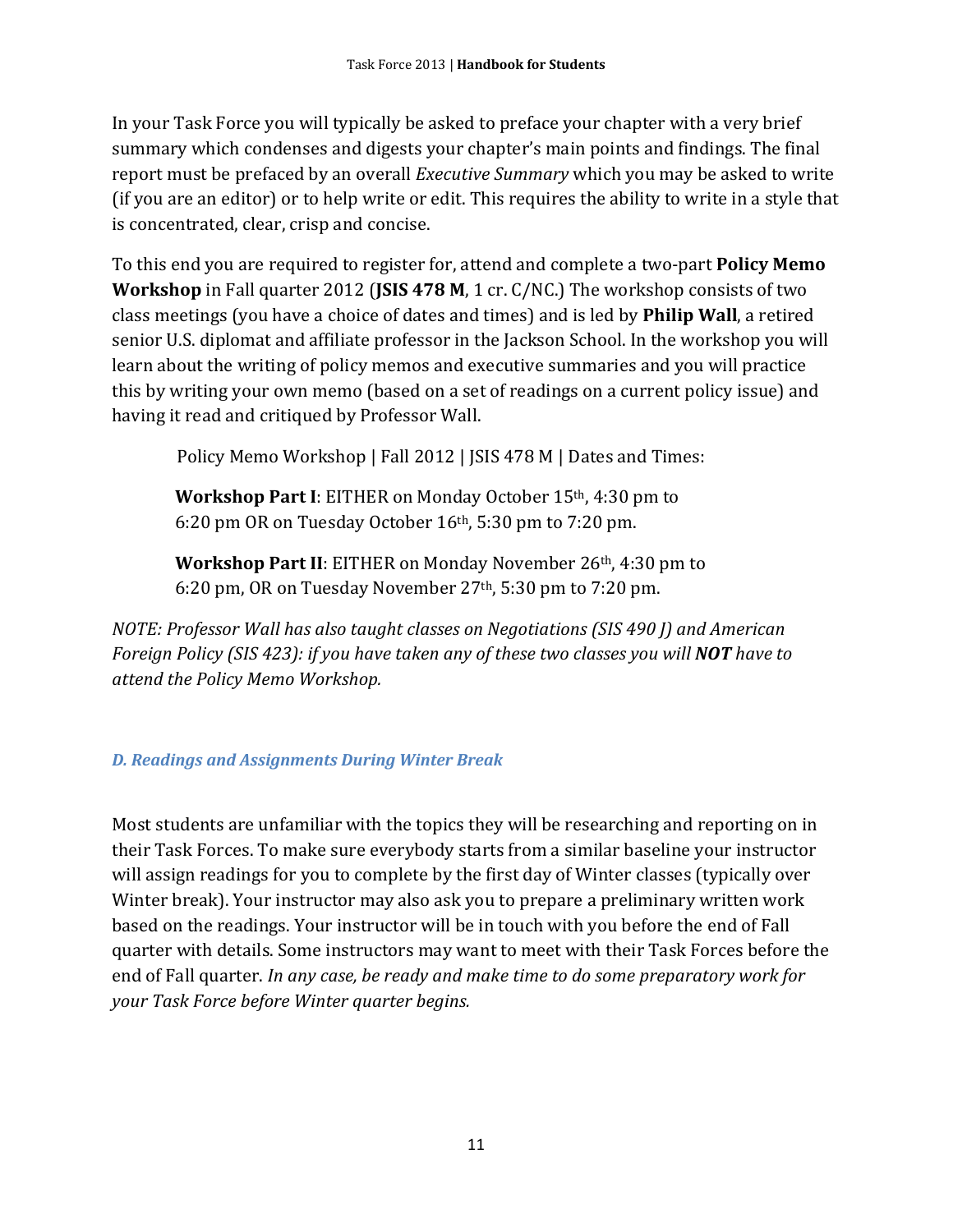### **5. Managing Your Task Force Quarter: To-Do's, Deadlines, and Deliverables**

### *A. The First Meetings of Your Task Force*

Winter quarter has finally arrived and you have your first official meeting with your instructor and the other members of your Task Force - either on the Monday or the Tuesday of the first week of the quarter (January 7<sup>th</sup> or January 8<sup>th</sup>). **Do not** arrive on *campus late for Winter quarter!* Work on Task Force begins right away and you are part of a team. You have to come to the first class meeting prepared and ready to sign up for tasks and jobs!

### The first few meetings of your Task Force should be dedicated to:

- Defining and delineating the scope of the final report, keeping in mind who the report is being written for
- Defining the building blocks of the final report, including the scope and content of individual chapters and report sections (groupings of individual chapters)
- Selecting and appointing the editor and coordinator from among the students
- Creating a timeline, and understanding and reinforcing important deadlines
- Creating tools and procedures to manage the Task Force and the communication between members (typically UW Catalyst tools such as GoPost, ShareSpaces, WebQ etc.)

Doing all this work effectively in the first week of the quarter means that research and writing can begin in the second week of the quarter (the week of January  $14<sup>th</sup>$ ): that's when the clock for the seven-week research/writing/editing phase of the Task Force starts to tick. 

### *B. The UW Libraries Workshop*

Every year we work with the staff at the UW Libraries to create a series of workshops to help students get started on the research they will need to do for their reports. The relevant subject librarians create a tailor-made workshop for each Task Force. In your workshop you will be introduced to your subject librarians and to the tools you need to work effectively on your specific topic. There is a dedicated UW Libraries page for each of the eight Task Forces which is a portal to a wide variety of sources and resources. Getting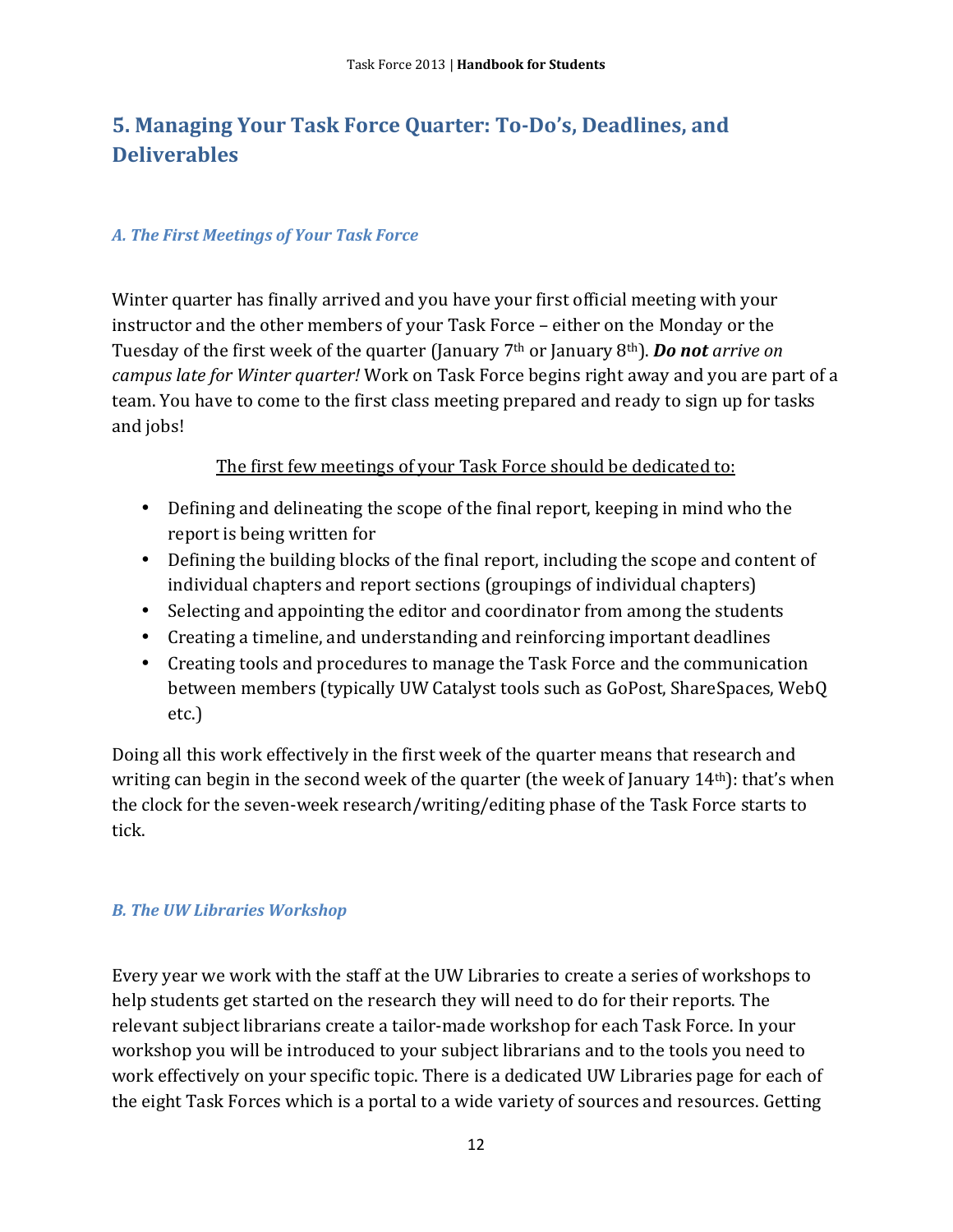to know your subject librarian is essential: they are a great resource when you need to do a lot of research under time pressure. UW has one of the best library systems in the country – *make the most of its people and resources!*

Your Task Force's workshop will take place at the beginning of Winter quarter – **during one of the first four class meetings**. The workshops take place in the Suzzallo or Allen Libraries and we will let you know on what day and where your workshop takes place.

### *C. Doing Your Own Research and Writing*

Task Force is a collective effort. This means that your own topic and your own research and writing have to fit into the overall structure of your Task Force's final report. The editor and coordinator are tasked with managing the process and helping you ensure that all the pieces fit together. But it is your responsibility to carry out your own research and writing diligently, carefully and thoroughly so that the final report is of a high and consistent quality. 

To be effective you will start by carrying out a survey of the relevant sources and information for your topic – a literature review. You cannot write a policy-relevant paper without showing that you know what you are writing about. For your chapter to inspire confidence you will have to demonstrate to your audience (your evaluator) that your information is *relevant, authoritative, and up-to-date*. Otherwise your policy recommendations and advice cannot be taken seriously.

### Here are a few essential tips:

- Look at past Task Force reports which are available online via the SSIS International Studies page and in hardcopy in the JSIS Student Services office (THO 111)
- Use the links and databases available to you from your Task Force's resource page (created for your Task Force by a UW Librarian) to get started
- Talk to your instructor about the scope of your chapter and about essential sources
- Talk to your subject librarian for additional guidance on sources
- Coordinate and work with other members of your group (especially those working on related sub-topics) to share important sources and information
- Maintain a clean and neat bibliography of the sources you consult, and maintain it in the citation format your Task Force has chosen so that it can easily be incorporated into the final report's overall bibliography – and used by others if necessary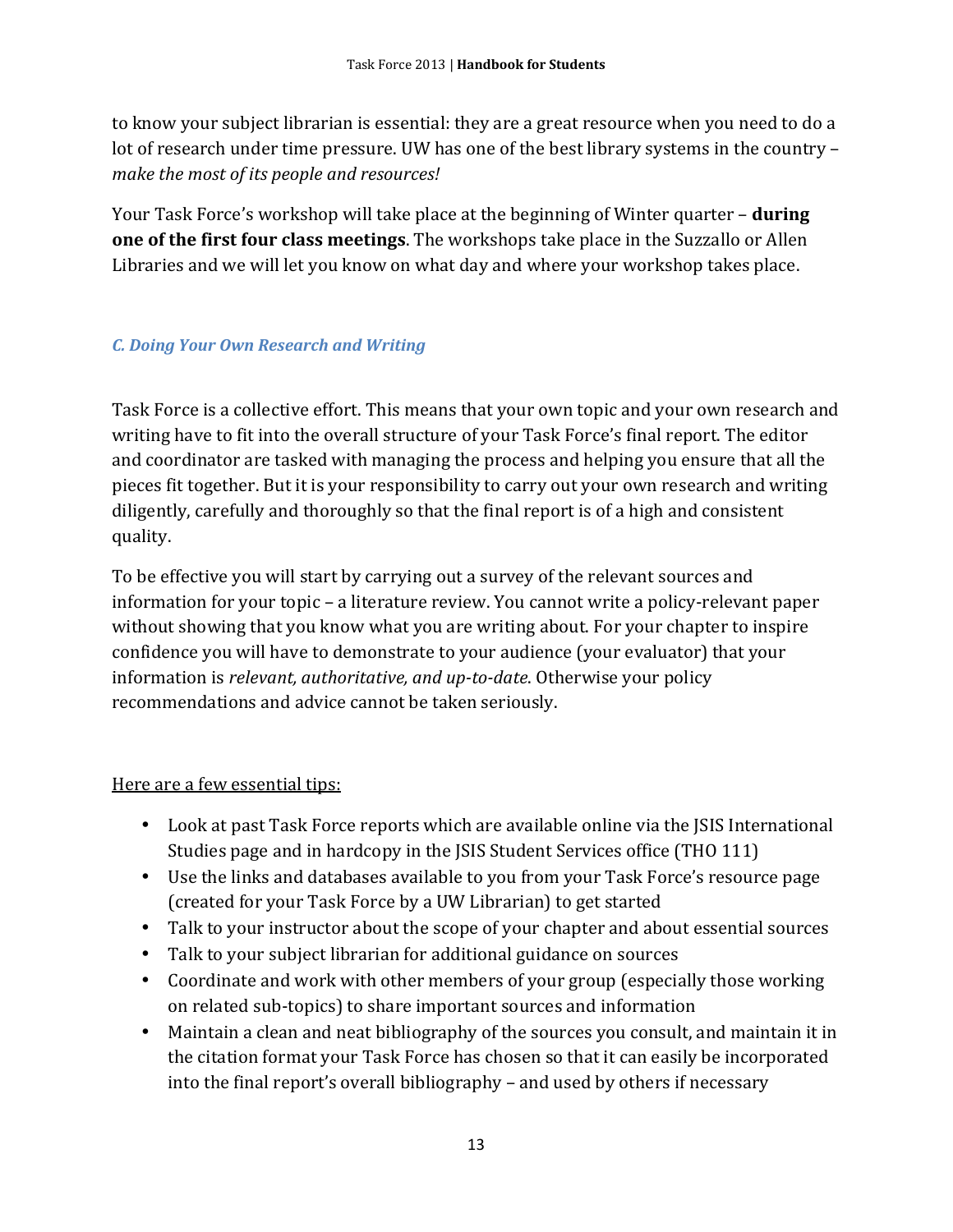- Maintain good and clear research notes...so you don't have to go back and re-take any notes or re-check any bibliographic information
- Maintain good and clear research notes...so you don't inadvertently commit plagiarism by failing to distinguish between other authors' quotes and your own writing. Be wary of cutting and pasting!
- Look for good and helpful and up-to-date visual information, such as graphs, charts and maps, which will help bring your chapter to life and can save you a lot of descriptive writing
- Keep track of where you found your information  $-$  you will need to sign a copyright form to ensure that you are using this information ethically
- Think about ways of creating your own visual information (tables, charts etc.) it can be a very effective and efficient way of summarizing and presenting information. If you are good at this offer your help to others; otherwise find out who in your Task Force has some experience with this or skill in this area

### *D. Writing, Editing… and Re-Writing… and Editing Again…*

Your chapter (and with it the final report) will evolve and develop over the course of the 'Seven Weeks' as you write and re-write a number of drafts. You will typically produce three or four drafts before the final version of your contribution goes into the final report.

Since everybody is doing this there is a lot of editing to do in a short time. Editors cannot do all this work by themselves – so they will ask small groups of students to peer-edit and review each other's drafts. Instructors will also help. The editor and the coordinator will create and maintain a timeline and schedule for producing and submitting drafts so that the process is synchronized – and a platform (such as Catalyst ShareSpaces and/or Google Docs) for doing this so that drafts can be submitted and picked up online and everyone can work on the report from different locations and at different times.

Be aware that there will be many bursts of intense writing, reading and editing. You will meet with others outside of your regular Task Force class times to review and discuss progress. It can be stressful at times because the deadline is drawing near and there are other things you have to do in your life. But you will need to prioritize Task Force because it is a team effort. You will need to get along with others or the whole project is in jeopardy.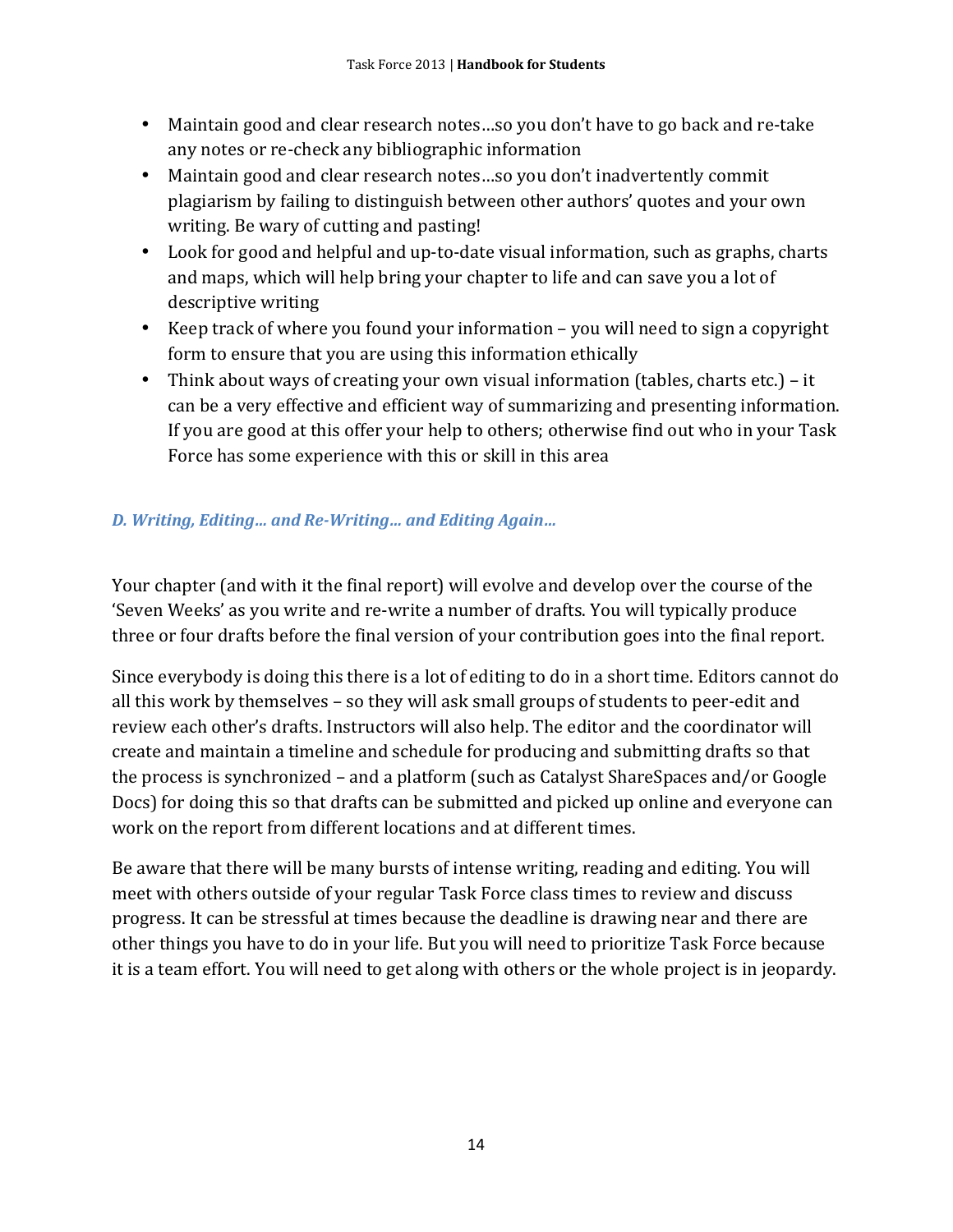### *E. Creating Your Own Policy Recommendations*

When everyone has completed their final drafts your Task Force will have to produce its **overall set of policy recommendations**. They are typically part of a concluding section which the editor will oversee and write. This section is of course key to your report and your evaluator may well read that part first!

The policy recommendations should be few, clear, concise, and evidence-based – and they should give direction on actual steps that might be taken. Recommendations have to be backed up by the material that you presented and discussed in the individual chapters and sections. All Task Force members have to agree to these policy recommendations; achieving this consensus will typically involve some discussion and debate during a class meeting. Your policy recommendations should be clearly prioritized and sequenced and reflect your awareness of constraints. Decision-makers have scarce resources and may need to do just a few things – simply producing a long 'laundry list' of recommendations undermines the usefulness of your report.

Remember that your evaluator is a policy professional with considerable experience in the "real world." Don't just give them a list of nice-sounding platitudes of the 'motherhood and apple pie' variety ("Persuade warring factions that peace is in their best interest") or completely unrealistic 'pie-in-the-sky' recommendations ("Immediately lower international *carbon emissions by 50% to prevent sea level rise")* 

### *F. Creating the Final Report*

Eventually the editor and coordinator will ask for your final-final draft in a standardized format (fonts for main text, headings and sub-headings, font size, citation style, margins) which will then be merged with all the other contributions and the surrounding sections (introduction, conclusion/policy recommendations, and the executive summer). Pagination will have to be checked, spelling and grammar will have to be checked, visual information will have to be put in the right places and properly referenced, the bibliographies will have to be checked (and in many cases merged to create a single section of references.) The final report will then have to be taken to the Copy Center (in the basement of Communications) by **Monday, March 4th**. 

The editor and coordinator will need help with all this. Be ready to step in and take responsibility during this crucial phase when the submission deadline is just a few days away!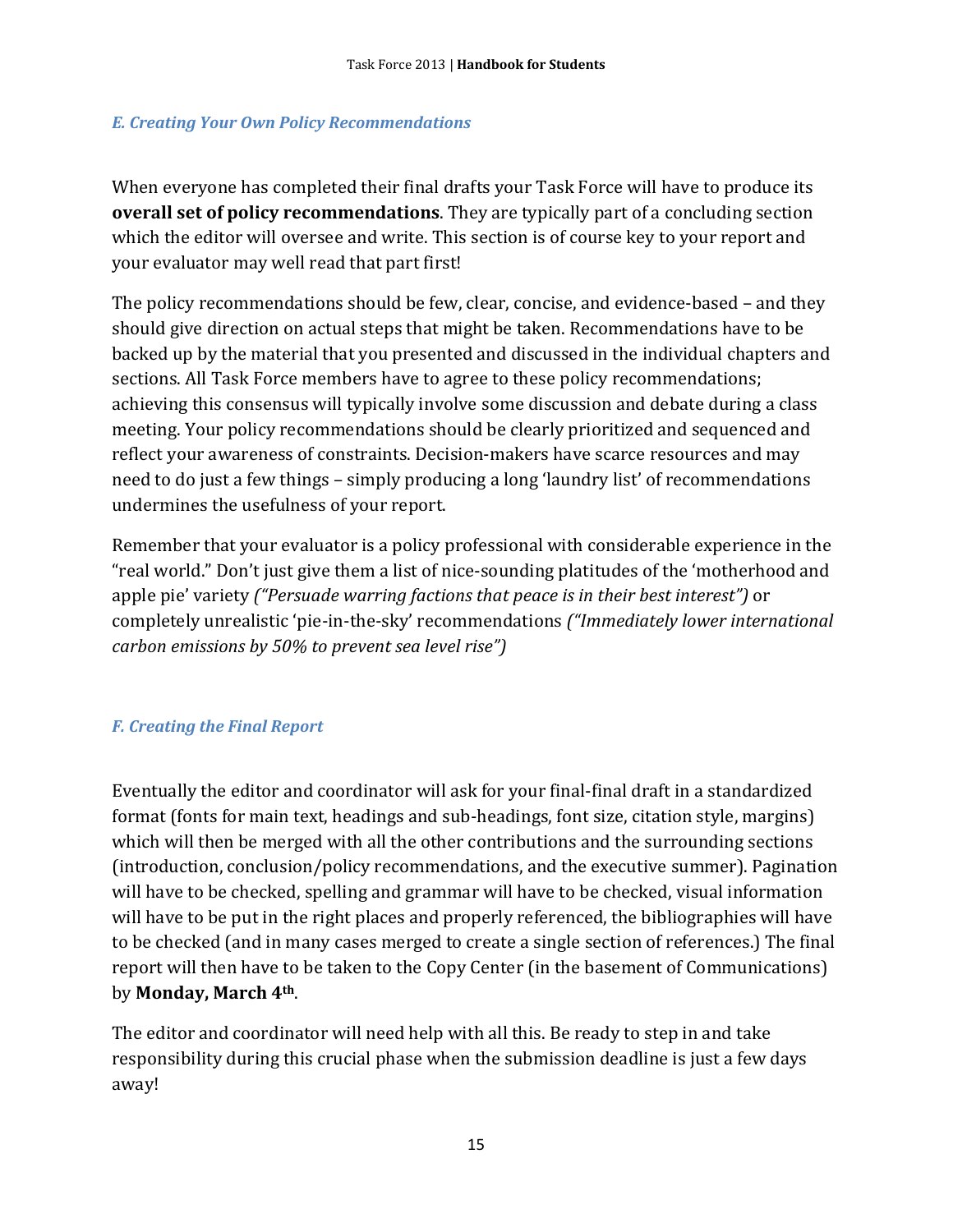### *G. The Task Force Poster*

Early in the Winter quarter you will receive a PowerPoint template which you will use to create a poster for your Task Force. Each Task Force will create such a poster, representing its topic and highlighting its policy recommendations. Creating the poster is a useful part of the Task Force learning process because it requires you to distill the key findings of your research; it also gives you the experience of creating the kind and quality of poster suitable for an academic or professional conference. This distillation will provide a framework for your presentation at the evaluation session. The Jackson School also encourages Task Force students to submit their poster to the annual Mary Gates Undergraduate Research Symposium, to be held in the spring.

If you enjoy creating a visual representation of your groups' work then you should join your Task Force's 'poster team' and, using the information from the final report, help create your group's poster - by around **Monday March 4<sup>th</sup>** (the poster will be printed at the Copy Center in COMM.)

All the Task Force posters will be on display at the formal dinner on Evaluation Day (Friday March  $15<sup>th</sup>$ .) Some posters from past years can be viewed along the staircase to the fifth floor of Thomson Hall – check them out for insights and inspirations. Additional posters are kept in THO 502 and can be viewed on request by contacting Tamara Leonard (tleonard@uw.edu). 

### **6. How Your Task Force is Evaluated**

Your completed Task Force report is expedited to your evaluator about one week before Evaluation Day (which is on Friday, March  $15<sup>th</sup>$ , the last day of Winter quarter classes.) This gives your external evaluator time to read and digest the report and its findings – and to formulate questions and comments to put to you during the formal oral evaluation. This section will tell you more about the evaluation process and about the things that happen on Evaluation Day.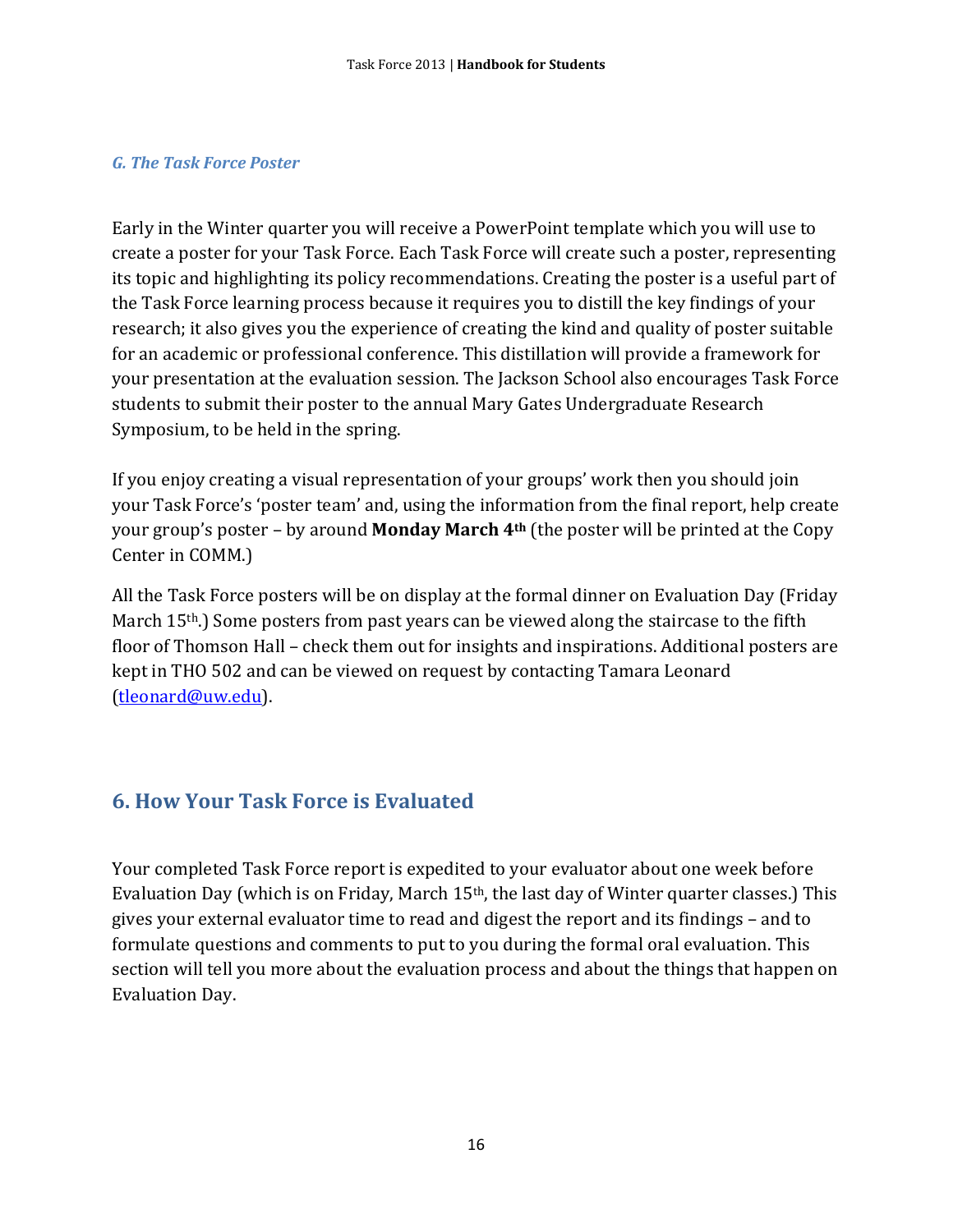### *A. Evaluation Day – Friday March 15th*

*You must make sure you are available on Evaluation Day – all day!* Your Task Force will be given a two-hour time slot during which you will present to your evaluator. Evaluations may start as early as 9 am and end as late as 5.30 pm, depending on room availability. The evaluation will happen on campus in a room that looks and feels professional: last year, evaluations took place in Paccar Hall, the Burke Museum, Thomson 317, and Mary Gates Hall. You or other members of your Task Force will be involved in *hosting your evaluator* which may involve escorting them to and from their hotel and between appointments such as the evaluator luncheon, the evaluation session, and the formal dinner. The *formal dinner* is typically at the University of Washington Club (near Hall Health); it begins around 6 pm and ends around 9:30 pm and includes all instructors, evaluators and students, and other Jackson School program faculty and staff. The formal dinner is part of the professional experience of Task Force: you are expected to dress nicely and comport yourself in a professional and presentable way that shows you, your Task Force, and the School in the best possible light!

### *B. Who Is Your Evaluator?*

Your evaluator is an experienced professional who works in the field or in the region defined by your Task Force's topic and 'brief'. Many past evaluators have been retired diplomats or senior government officials (who may have some experience of universities and academic research), or senior members of NGOs and advocacy organizations. Your instructor will identify the appropriate evaluator, and evaluators from recent years include: 

- **Ryan Crocker**, former U.S. ambassador to Iraq, Afghanistan and Pakistan
- **Erin Conaton**, U.S. Under Secretary of the Air Force
- **Krist Novoselic**, co-founder and bassist of Nirvana and chair of FairVote
- **Donna Hopkins**, Coordinator for Counter-Piracy and Maritime Security, U.S. Department of State
- Bates Gill, Director, Stockholm International Peace Research Institute (SIPRI)
- **Rebecca Lent**, Director, Office of International Affairs, National Oceanic and Atmospheric Administration (NOAA)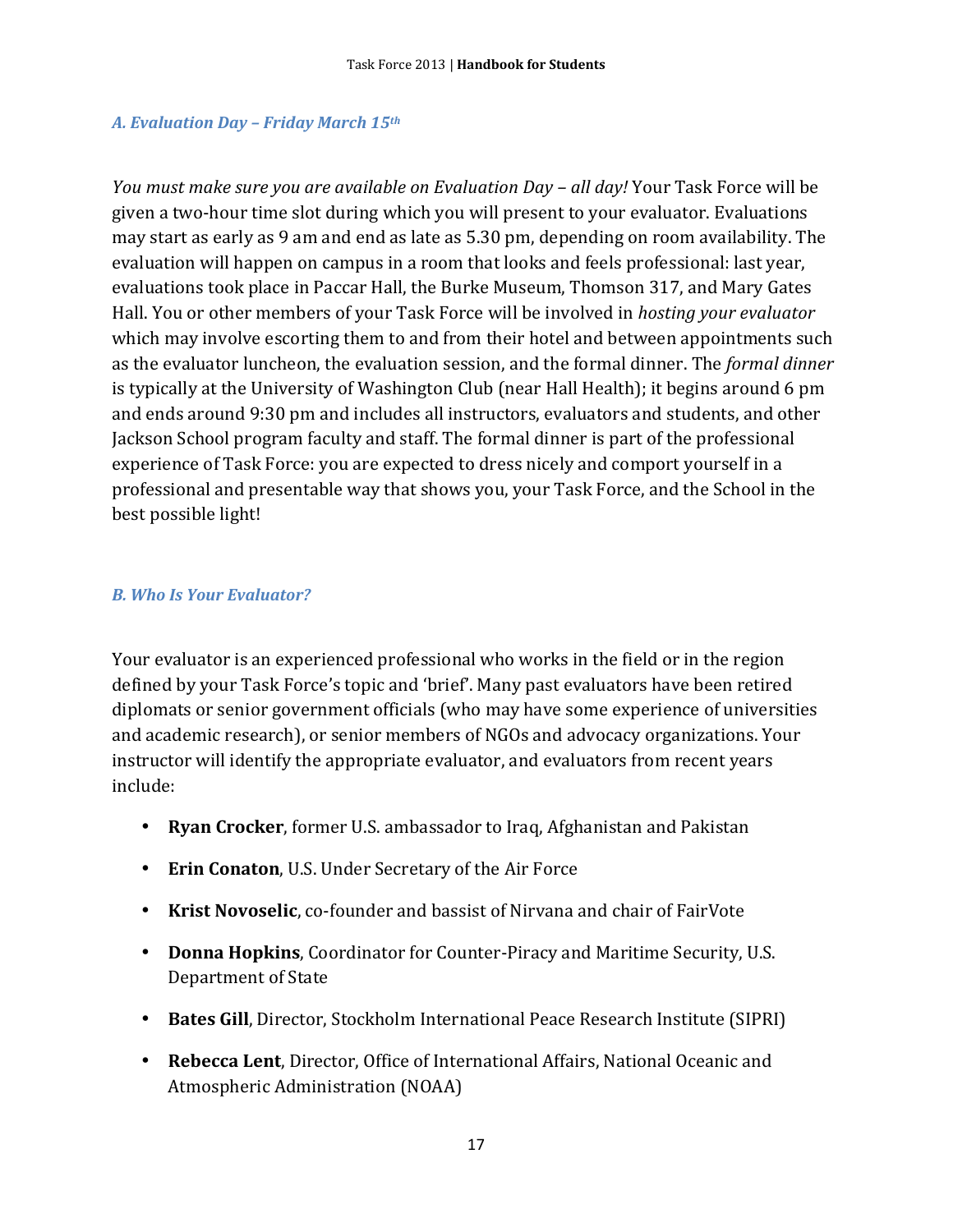You will know early in Winter quarter who your evaluator is. This will help you focus your research and writing.

### *C. Your Task Force Report is Written for Your Evaluator*

In most of your classes you produce written reports or papers for your instructor, or for your TA (who reads and grades on your instructor's behalf.) In your Task Force you are writing for your *external evaluator*. Task Force research and Task Force final reports are directed at a notional or actual *client* who will use the report for practical purposes. There are *two possible formats* for this, and your Task Force will use one of them:

- The final report can be written for a *branch or organization in the U.S. government* (e.g. the White House, or the EPA, or the DoD) to inform and influence the U.S. policymaking process. In this case your evaluator will have some experience of that organization or be familiar with its workings as a policy or think-tank professional for example as a senior diplomat, a member of Congress, or a government official (who might be retired.)
- The report can be written for an *organization that is <u>not</u> part of the U.S. government*, such as a multilateral institution, a corporation, an NGO or international NGO, or a foreign government. For this type of Task Force the client organization is involved during the preparation and execution of the Task Force, and your evaluator will be a senior representative of that client organization. Examples of this in recent vears include a Task Force reporting to the International Budget Project (on accountable and transparent budgeting in poor countries) and a Task Force reporting to the advocacy group FairVote (on electoral reform in Washington state); in both cases senior members of those organizations evaluated the Task Force reports and the format of the report was *tailored to the practical needs of those organizations*.

### *D. Preparing for Your Evaluation*

Between the completion of your final report and Evaluation Day your will be involved in preparing for your evaluation. Under the guidance of the instructor and your editor/coordinator team you will create slides for a professional-looking PowerPoint presentation. You will also rehearse (typically twice) the entire presentation so you can be confident that it is effective and flows smoothly on the day. Every student should have a very short script ready, and preferably memorized, for their part of the presentation. Most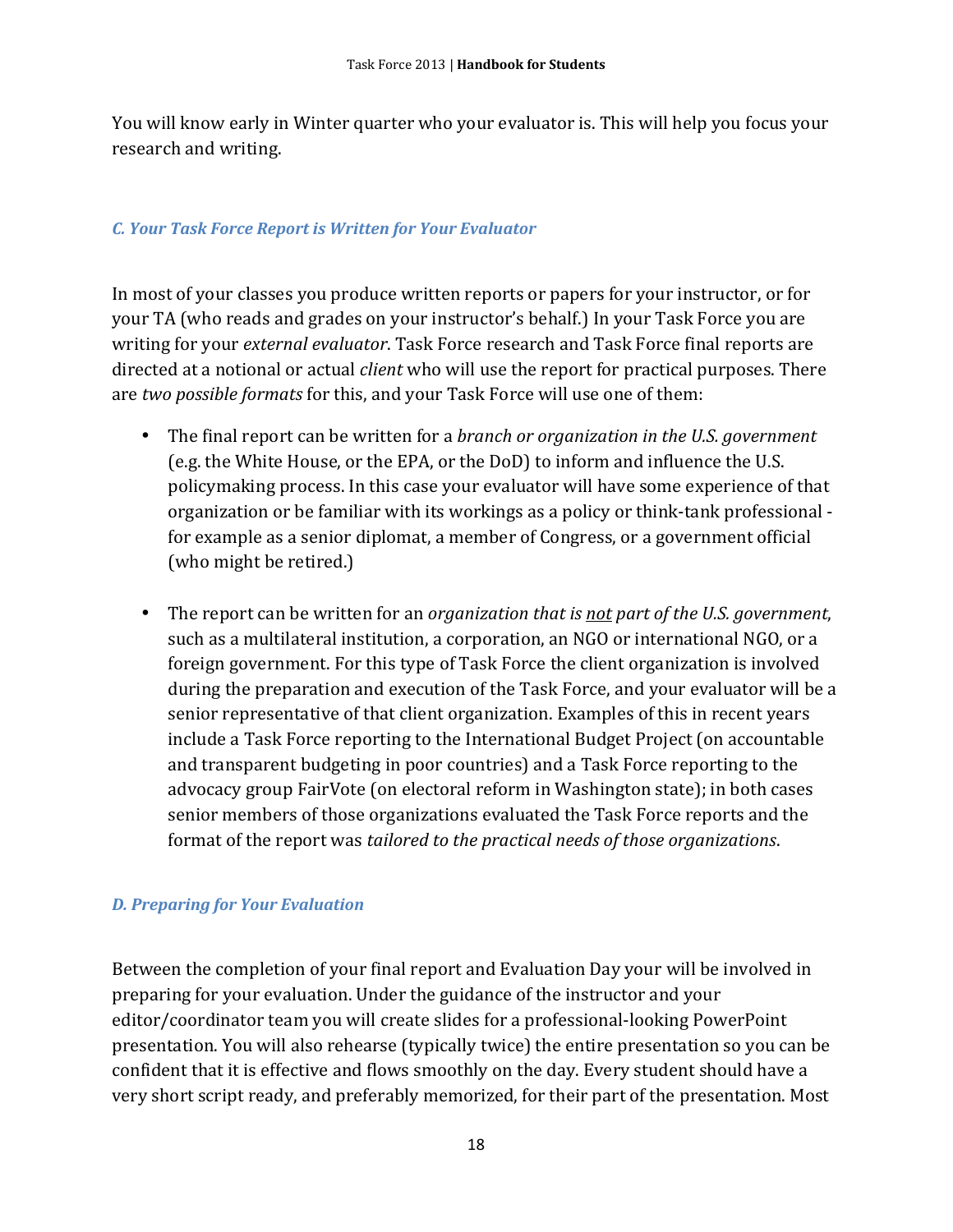Task Forces decide to give every student a speaking slot during the evaluation - so you will have to create one very clear and concise PowerPoint slide for your own contribution and make sure the format and length are comparable to those prepared by other students.

#### *E. The Two-Hour Final Evaluation*

Each student's contribution will have to be very short to allow enough time for Q&A with your evaluator; if you have sixteen students in your group each student can speak for only about three minutes! Making a very brief presentation is a challenge, and rehearsals will help you get it right. Most Task Forces make a presentation of (at most) one hour's length to the evaluator and leave one hour for questions, comments and feedback. Hearing from your evaluator is *the key part* of the evaluation: your evaluator may direct questions at individual students, ask for clarification, and provide constructive criticism of any part of your report – especially the recommendations. The atmosphere is professional but courteous; it is neither confrontational nor hostile! Your evaluator has read your report and will listen to your presentation as they would in their professional lives, and treat you as they would treat another professional. They have not met you before and do not know you except through your contribution to the report and the evaluation. The quality of the content and the presentation are therefore essential, and preparing it thoroughly is well worth the effort. You should see the final evaluation as an opportunity to develop and sharpen the kinds of skills you will need in your own professional life: speaking clearly and confidently, taking responsibility for your work, building your professional relationships, and being willing to learn from others who have more experience than you do.

#### *F. The Task Force Dinner*

After your final evaluation, in the evening of Friday, March  $15<sup>th</sup>$ , comes the formal Task Force Dinner. The dinner is a *professional social* event, and attendance is required for all students. You will dress smartly and behave professionally. You will be seated at a table with your own Task Force – including the instructor and the evaluator, and any guests they might bring. You will enjoy food, drink, and an opportunity to reflect and talk about the challenges and successes of the past quarter. There will be opening remarks by the director of the School and the chair of the I.S. program, and a keynote address by one of the evaluators. During dinner, one student from each of the Task Forces will briefly talk about and showcase their group with some informal and light-hearted impressions of what their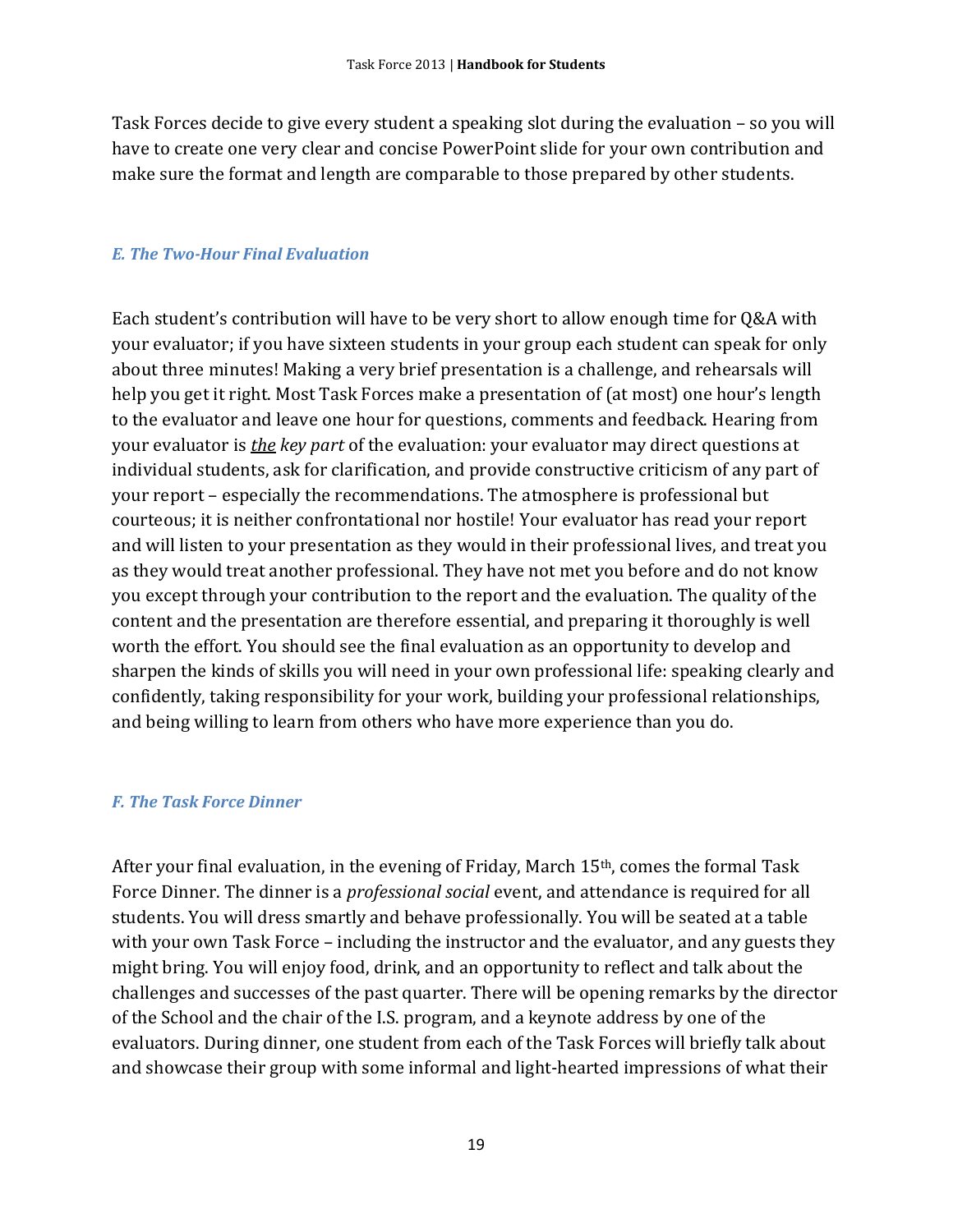TF did and how the work went; this is also an opportunity to thank the instructor and evaluator. 

It is important that you do not treat the dinner as an opportunity to let your hair down and party – you are free to do this after the dinner is over and you move to other, more casual venues! Please note that there will be *no alcohol* served to students at the dinner - and that you are not allowed to bring any alcohol of your own.

### *G. Your Final Grade*

Final grades are awarded by the instructor, as in any other course. Your instructor will let you know about the specific criteria they will use to grade you and the other students in your Task Force. In general, though, your overall course grade in JSIS 495 will reflect your *participation in the Task Force process* as well as your *contribution to the final report and the final evaluation*. Instructors will use the evaluators' feedback and comments in creating the students' grades, taking into account any special efforts or contributions that individual students have made over the course of the quarter. Doing well in Task Force means more than just producing good research and writing: your Task Force is effective and works well only if everyone as also a 'good citizen', contributing more than just their own chapter. Instructors know this and use the grading scheme to reinforce it and provide incentives not just for rigorous and conscientious work, but for good citizenship.

### **7. How to Make the Most of Task Force: Five Tips**

1. In Winter quarter, budget and manage your time in a smart way. Task Force has to take priority over other classes and commitments since it is a team effort and other people depend on you (even more so if you decide to become a coordinator or an editor in your group.) 

2. Don't just do the minimum. Be a good citizen in your group and stand ready to help out with any jobs that have to be done - especially during 'crunch time' when the final report is being assembled from all the individual contributions; a lot of this work will have to be done during week eight of the quarter (Feb 25-Mar 1)

*3. Accept and enjoy the challenge of working on a topic that is outside your comfort*  **zone.** Not everybody is assigned to their top-ranked Task Force – and even if you are you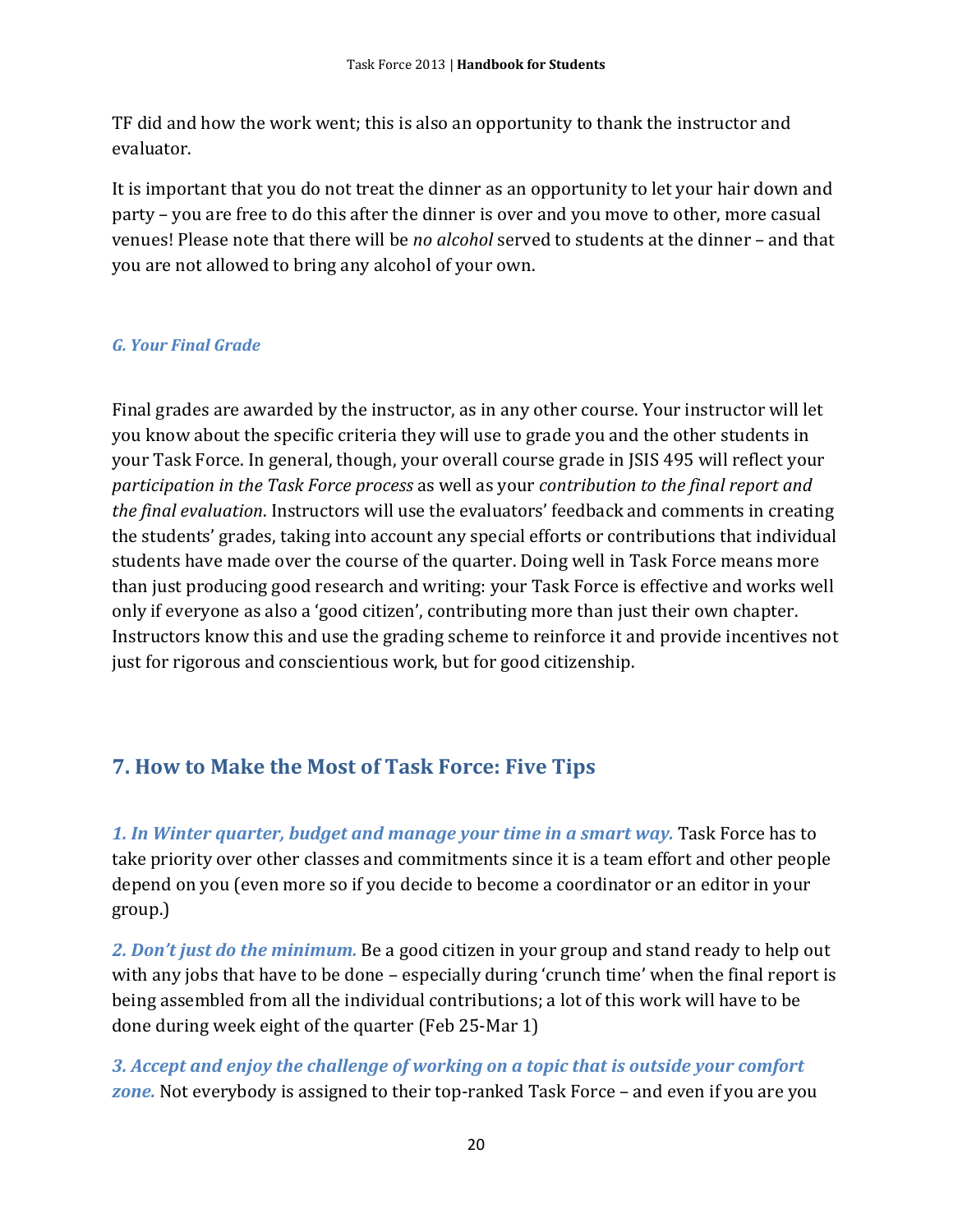may be asked to work on a topic that is new or unfamiliar to you, or that you did not think you were that interested in. That's life! You will often face challenges like that in your professional career, so try to roll with it. Many Task Force students have found that doing good research and writing in a dedicated group of peers is its own reward – and many issues become interesting and important once you start working on them.

4. Take Pride in Producing a Good Report. Task Force reports are published electronically by the UW Libraries, so future students will consult them before they take their own Task Forces. Your evaluator will give your report the scrutiny they would apply to any professional report. These are two good reasons for trying your best to create a professional product of high quality and lasting value.

**5. Create Strong Academic and Professional Connections. Task Force is a great** opportunity to make a strong and lasting impression on your instructor and on your evaluator. During Task Force instructors get to know their students' abilities and potential very well indeed – something that can result in a strong, personal and convincing letter of recommendation in the future. Many students have been able to strike up helpful and useful relationships with their evaluators through the final presentations and conversations on Evaluation Day. There are many opportunities for networking in Task Force, more than in most of your other classes.

### **8. One-Page Calendar of Key Deadlines, To-Do's, and Deliverables**

On the following page you will find a **concise calendar** for the Task Forces in Winter quarter 2013. There may be small changes in dates *but all the deadlines are fixed and immovable!* 

Key to abbreviations:

- **TF** = Task Force
- **JM** = Jane Meyerding | THO 419  $\vert$  mjane@uw.edu
- **TL** = Tamara Leonard | THO 502 | tleonard@uw.edu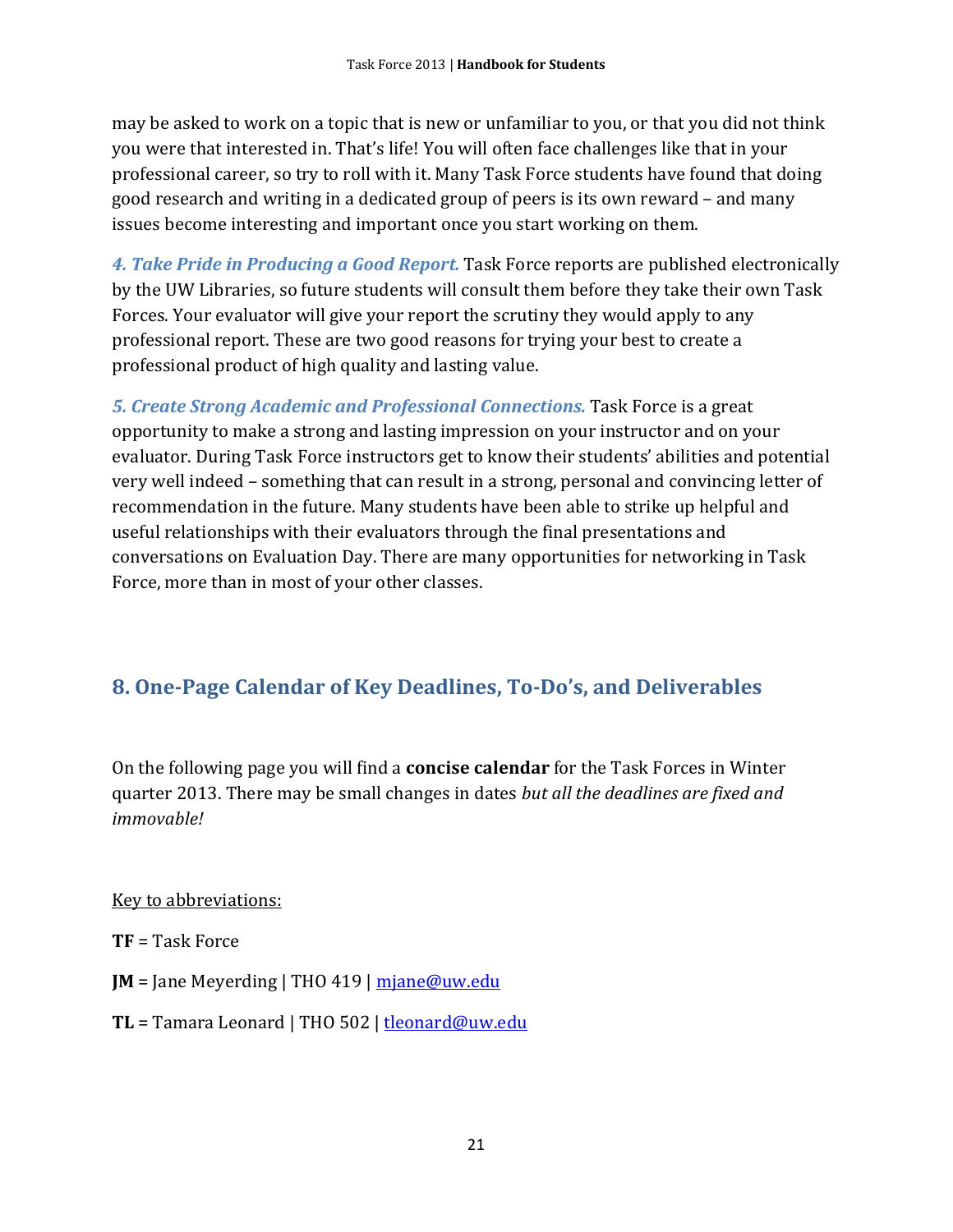### **Task Force 2013** | Winter Quarter Calendar with To-Do's, Deadlines and Deliverables

| Week                    | <b>Dates</b>                      | To-Do's, Deadlines and Deliverables                                                                                                                                                                                                                                                            |  |
|-------------------------|-----------------------------------|------------------------------------------------------------------------------------------------------------------------------------------------------------------------------------------------------------------------------------------------------------------------------------------------|--|
| 1                       | <b>Jan 7-</b><br><b>Jan 11</b>    | UW Libraries - Research and Writing Workshops<br>$\bullet$<br>Appoint Editors/Coordinators; define and assign format and chapters<br>$\bullet$<br><b>Appoint Poster Team</b><br>$\bullet$                                                                                                      |  |
| $\overline{2}$          | <b>Jan 14-</b><br><b>Jan 18</b>   | UW Libraries - Research and Writing Workshops<br>$\bullet$<br>Make sure all students are available on Mar 15 for evaluation and<br>dinner                                                                                                                                                      |  |
| $\overline{\mathbf{3}}$ | <b>Jan 21-</b><br><b>Jan 25</b>   | <b>Research, writing and</b><br><i>editing period</i>                                                                                                                                                                                                                                          |  |
| $\overline{\mathbf{4}}$ | <b>Jan 28-</b><br>Feb 1           | <b>SEVEN WEEKS</b>                                                                                                                                                                                                                                                                             |  |
| 5                       | <b>Feb 4-</b><br>Feb 8            | Sign copyright permission form and give to JM<br>$\bullet$<br>You will receive room assignment for evaluation<br>Poster team: be familiar with poster format                                                                                                                                   |  |
| 6                       | <b>Feb 11-</b><br><b>Feb 15</b>   | Copy Center: check deadline for submitting MS in time for Mar 8<br>$\bullet$<br>binding<br>Give exact title of TF Report to JM<br>$\bullet$<br>Poster team: design poster (graphics etc.)<br>$\bullet$<br>Dinner prep: collect entrée choices + check for $$10$ per student to JM<br>$\bullet$ |  |
| $\overline{7}$          | <b>Feb 18-</b><br><b>Feb 22</b>   | Take class photo for poster<br>$\bullet$<br>Determine time for evaluation "dry run" in week 10, arrange for room<br>$\bullet$                                                                                                                                                                  |  |
| 8                       | <b>Feb 25-</b><br>Mar 1           | by Mar 1: send name of your TF's dinner presenter to JM<br>$\bullet$<br>mid-to-end-of week: final versions of chapters to editors/coordinators<br>$\bullet$<br>collation and merging of individual chapters, formatting final report MS<br>$\bullet$                                           |  |
| 9                       | <b>Mar 4-</b><br>Mar <sub>8</sub> | Instructors review final version of poster<br>by Mar 7: final version of poster to Copy Center for printing<br>by Mar 4: deliver report manuscript to copy center<br>by 12 noon on Mar 8: give hardcopy of evaluator's TF report to JM                                                         |  |
| <b>10</b>               | <b>Mar 11-</b><br><b>Mar 15</b>   | Practice evaluations with PowerPoint presentation<br>$\bullet$<br>by Mar 14: bring printed poster to TL<br>by Mar 15: give complete PDF version of TF report to JM                                                                                                                             |  |
|                         |                                   | <b>FRIDAY MARCH 15th</b><br>Two-hour evaluation of TFs by outside evaluators<br>Dinner 6-9 pm, UW Club (business/professional attire)                                                                                                                                                          |  |